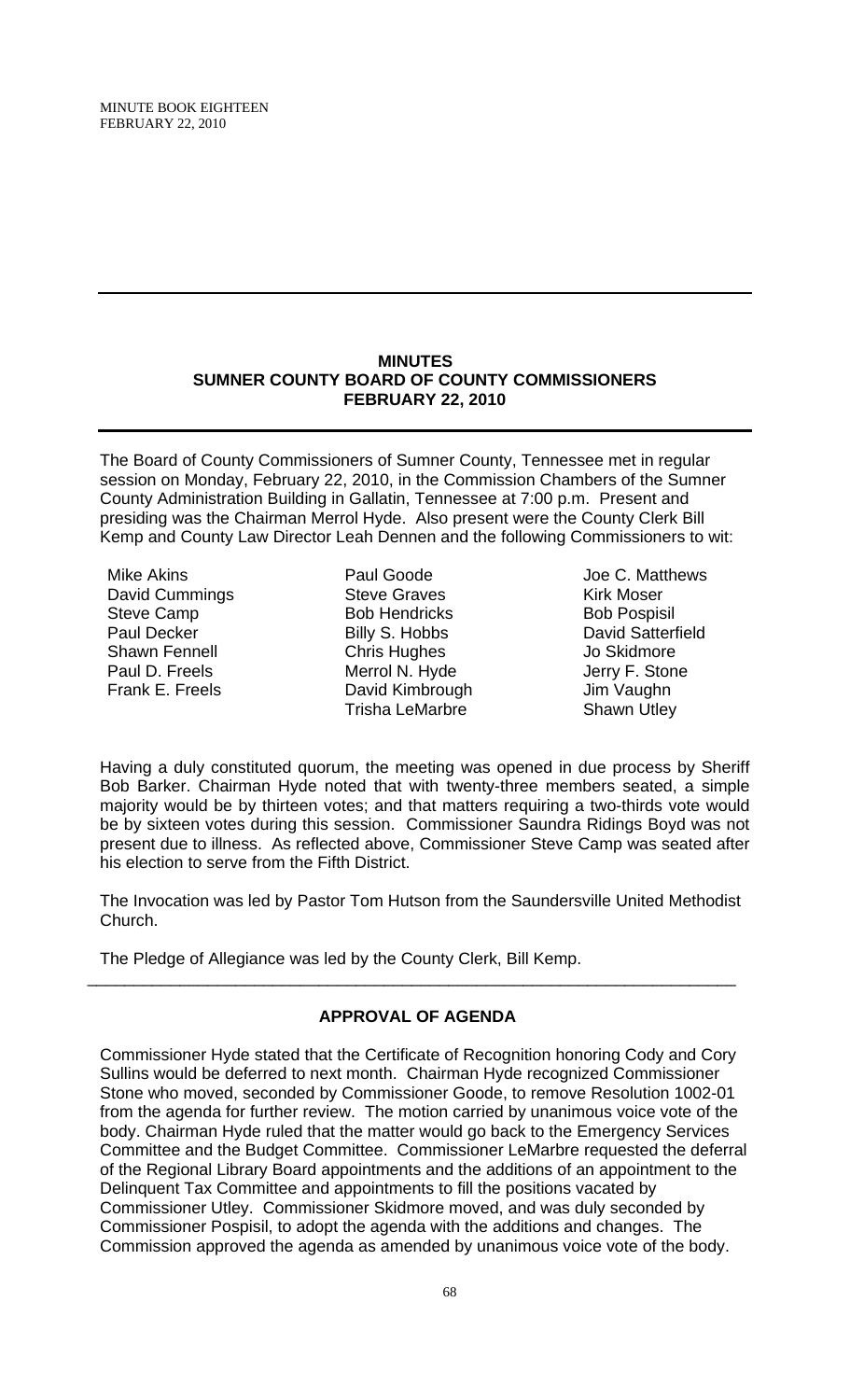Chairman Hyde noted that a number of the audience were present to request funding for the lights at the Gallatin City Park. He stated that it was not legal to spend designated funds on this project, according to the County Law Director.

 $\overline{\phantom{a}}$  , and the contribution of the contribution of the contribution of the contribution of the contribution of the contribution of the contribution of the contribution of the contribution of the contribution of the

## **APPROVAL OF MINUTES**

The minutes for the meeting of this body held on January 25, 2010, and recorded in the office of the Clerk, Bill Kemp, were approved by voice vote after Commissioner Graves made the motion, seconded by Commissioner Atkins.

# **RECOGNITION OF THE PUBLIC**

Chairman Hyde opened the floor to allow the public to speak concerning any matter on the agenda. With no one wishing to speak on agenda items, recognition of the public was closed.

\_\_\_\_\_\_\_\_\_\_\_\_\_\_\_\_\_\_\_\_\_\_\_\_\_\_\_\_\_\_\_\_\_\_\_\_\_\_\_\_\_\_\_\_\_\_\_\_\_\_\_\_\_\_\_\_\_\_\_\_\_\_\_\_\_\_\_\_\_

## **REPORT OF THE CHAIR**

Commissioner Decker introduced the following Certificate of Recognition:

## **A RESOLUTION HONORING JAMES SATTERFIELD**

 **WHEREAS,** the Tennessee Sports Writers Association, a group which annually selects the most distinguished members of all member football squads to make up a "dream team" of athletes, this year, as part of its selection process for the 5-A All-State Team selected, James Satterfield for his outstanding performance this season; and

**WHEREAS**, James Satterfield was selected to the All-State special team; and

**WHEREAS**, James Satterfield averaged 42.8 yards per kick for the Gallatin Green Wave and played with pride and dignity and through his determination and hard work brought honor to himself, his school and county.

**NOW, THEREFORE, BE IT RESOLVED** by the Sumner County Board of County Commissioners meeting in regular session on this the  $22<sup>nd</sup>$  day of February, 2010 that this body does hereby congratulate and commend James Satterfield for his outstanding achievements; and

**BE IT FURTHER RESOLVED** that this resolution shall be spread on the minutes of this body and the Clerk is to furnish a copy of this resolution to James Satterfield.

Upon motion of Commissioner Decker, seconded by Commissioner LeMarbre, the Commission voted with unanimous approval the Certificate of Recognition honoring Mr. Satterfield.

\_\_\_\_\_\_\_\_\_\_\_\_\_\_\_\_\_\_\_\_\_\_\_\_\_\_\_\_\_\_\_\_\_\_\_\_\_\_\_\_\_\_\_\_\_\_\_\_\_\_\_\_\_\_\_\_\_\_\_\_\_\_\_\_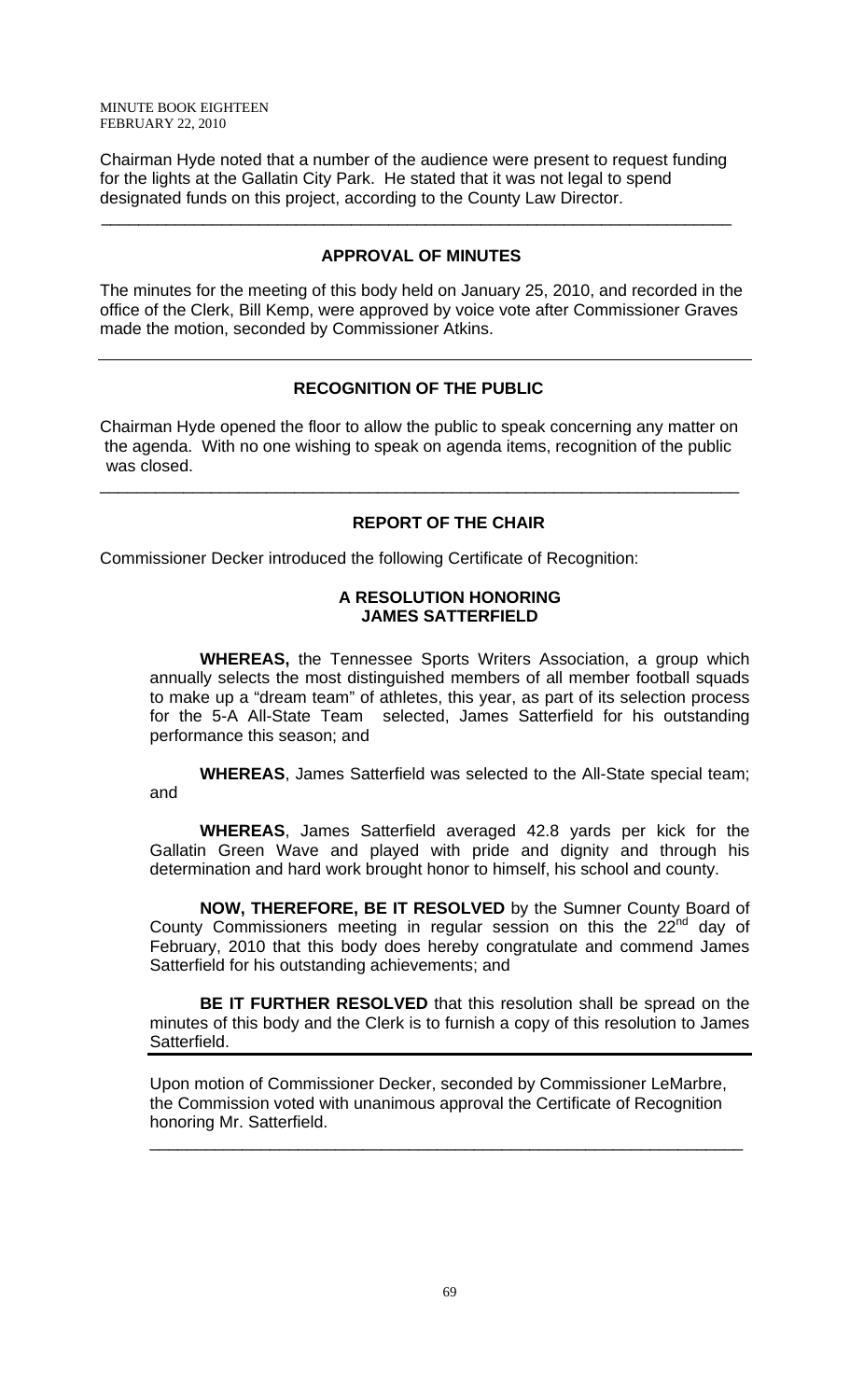Commissioner Decker introduced the following Certificate of Recognition:

#### **A RESOLUTION HONORING ENRIQUES PERRY**

 **WHEREAS,** the Tennessee Sports Writers Association, a group which annually selects the most distinguished members of all member football squads to make up a "dream team" of athletes, this year, as part of its selection process for the 5-A All-State team selected, Enriques Perry for his outstanding performance this season; and

**WHEREAS**, Enriques Perry was selected to the All-State team; and

**WHEREAS**, Enriques Perry is a talented athlete who played tailback, quarterback, defensive back, punt returner and kickoff returner, for the Gallatin Green Wave and with pride and dignity and through his determination and hard work have brought honor to himself, his school and county.

**NOW, THEREFORE, BE IT RESOLVED** by the Sumner County Board of County Commissioners meeting in regular session on this the  $22^{nd}$  day of February, 2010 that this body does hereby congratulate and commend Enriques Perry, for his outstanding achievements; and

**BE IT FURTHER RESOLVED** that this resolution shall be spread on the minutes of this body and the Clerk is to furnish a copy of this resolution to Enriques Perry.

Upon motion of Commissioner Decker, seconded by Commissioner Matthews, the Commission voted with unanimous approval the Certificate of Recognition honoring Mr. Perry.

Commissioner LeMarbre introduced the following Certificate of Recognition:

\_\_\_\_\_\_\_\_\_\_\_\_\_\_\_\_\_\_\_\_\_\_\_\_\_\_\_\_\_\_\_\_\_\_\_\_\_\_\_\_\_\_\_\_\_\_\_\_\_\_\_\_\_\_\_\_\_\_\_\_\_\_\_\_

## **A RESOLUTION HONORING COACH ANTHONY CRABTREE AS COACH OF THE YEAR**

**WHEREAS,** the Beech High School Buccaneers football team led by Coach Anthony Crabtree and his outstanding coaching staff won the 2009 TSSAA State 5-A Football Championship after retaining a season record of 13 wins and 2 losses and bringing the school its first State Football Championship; and

**WHEREAS**, Coach Anthony Crabtree has given selflessly of his time to teach, motivate and aid the Beech High School Buccaneers Football Team and for his outstanding efforts, Coach Crabtree was named Class 5-A All-State Coach of the Year by the Tennessee Sports Writers Association; and

**WHEREAS,** Coach Anthony Crabtree has made a positive impact on the lives of countless students and through his efforts and dedication has not only been a coach, but a leader, mentor, guardian and friend of all those whose lives he has touched and because of his hard work, dedication and diligent effort he has brought honor to himself, his school and this county.

**NOW, THEREFORE BE IT RESOLVED** by the Sumner County Board of County Commissioners meeting in regular session on this the  $22<sup>nd</sup>$  day of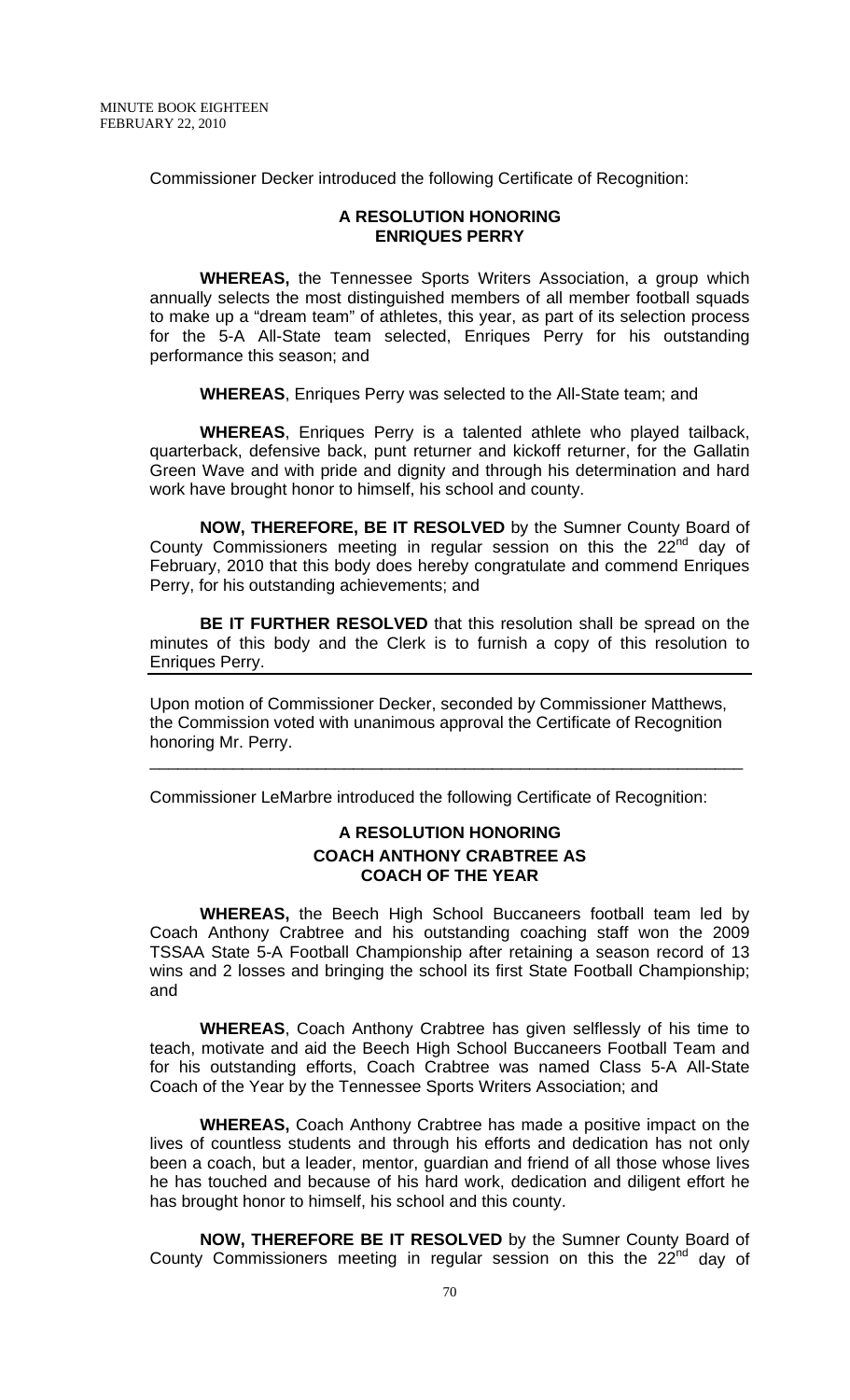February, 2010, that this body does hereby congratulate and commend Coach Anthony Crabtree on his selection as Class 5-A All-State Coach of the Year; and

**BE IT FURTHER RESOLVED** that this resolution is to be spread on the minutes of this body and the Clerk is to furnish a copy of this resolution to Coach Anthony Crabtree.

Upon motion of Commissioner Kimbrough, seconded by Commissioner Hughes, the Commission voted with unanimous approval the Certificate of Recognition honoring Coach Crabtree.

\_\_\_\_\_\_\_\_\_\_\_\_\_\_\_\_\_\_\_\_\_\_\_\_\_\_\_\_\_\_\_\_\_\_\_\_\_\_\_\_\_\_\_\_\_\_\_\_\_\_\_\_\_\_\_\_\_\_\_\_\_\_\_

Commissioner Kimbrough introduced the following Certificate of Recognition:

### **A RESOLUTION HONORING RICHIE REICHENBERGER**

**WHEREAS,** the Tennessee Sports Writers Association, a group which annually selects the most distinguished members of all member football squads to make up a "dream team" of athletes, this year, as part of its selection process for the 5-A All-State Team selected, Richie Reichenberger for his outstanding performance this season; and

**WHEREAS**, Richie Reichenberger was selected to the All-State team; and

**WHEREAS**, Richie Reichenberger is an outstanding kicker for the Hendersonville High School football team who played with pride and dignity and through his determination and hard work brought honor to himself, his school and county.

**NOW, THEREFORE, BE IT RESOLVED** by the Sumner County Board of County Commissioners meeting in regular session on this the  $22<sup>nd</sup>$  day of February, 2010 that this body does hereby congratulate and commend Richie Reichenberger for his outstanding achievements; and

**BE IT FURTHER RESOLVED** that this resolution shall be spread on the minutes of this body and the Clerk is to furnish a copy of this resolution to Richie Reichenberger.

Upon motion of Commissioner Kimbrough, seconded by Commissioner Hughes, the Commission voted with unanimous approval the Certificate of Recognition honoring Richie Reichenberger.

\_\_\_\_\_\_\_\_\_\_\_\_\_\_\_\_\_\_\_\_\_\_\_\_\_\_\_\_\_\_\_\_\_\_\_\_\_\_\_\_\_\_\_\_\_\_\_\_\_\_\_\_\_\_\_\_\_\_\_\_\_\_\_\_

Commissioner Stone introduced the following Certificate of Recognition:

#### **A RESOLUTION HONORING MAX ZINCHINI**

 **WHEREAS,** the Tennessee Sports Writers Association, a group which annually selects the most distinguished members of all member football squads to make up a "dream team" of athletes, this year, as part of its selection process for the 5-A All-State Team selected, Max Zinchini for his outstanding performance this season; and

**WHEREAS**, Max Zinchini was selected to the All-State special team; and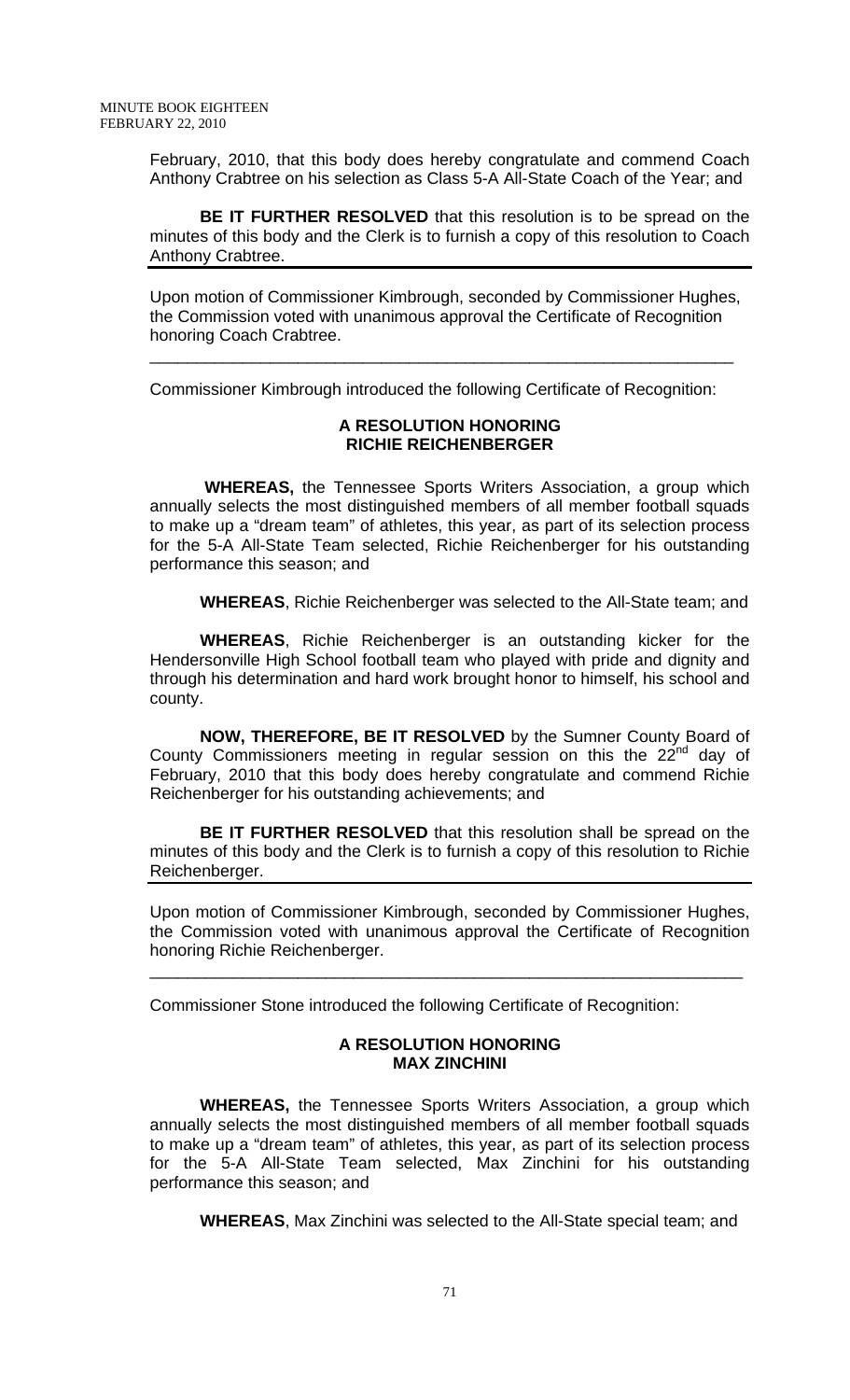**WHEREAS**, Max Zinchini averaged 41.1 yards per kickoff return with one touchdown and averaged 13.5 yards per punt return with one touchdown for the Beech High Buccaneers and played with pride and dignity and through his determination and hard work brought honor to himself, his school and county.

**NOW, THEREFORE, BE IT RESOLVED** by the Sumner County Board of County Commissioners meeting in regular session on this the  $22^{nd}$  day of February, 2010 that this body does hereby congratulate and commend Max Zinchini, for his outstanding achievements; and

**BE IT FURTHER RESOLVED** that this resolution shall be spread on the minutes of this body and the Clerk is to furnish a copy of this resolution to Max Zinchini.

Upon motion of Commissioner Stone, seconded by Commissioner LeMarbre, the Commission voted with unanimous approval the Certificate of Recognition honoring Mr. Zinchini.

\_\_\_\_\_\_\_\_\_\_\_\_\_\_\_\_\_\_\_\_\_\_\_\_\_\_\_\_\_\_\_\_\_\_\_\_\_\_\_\_\_\_\_\_\_\_\_\_\_\_\_\_\_\_\_\_\_\_\_\_\_\_\_\_

Commissioner Vaughn introduced the following Certificate of Recognition:

## **A RESOLUTION HONORING NEIL W. JENKINS**

 **WHEREAS,** Neil W. Jenkins was employed by the Sumner County Jail in 1990 as a Corrections Officer, after which time he was promoted to Jail Sergeant and then assigned to work in the courts as a Security Officer where he served under three Sheriff's and has been a court officer for three judges; and

**WHEREAS,** Neil W. Jenkins has elected to retire and it is appropriate that he be recognized for his diligent service and dedication to the citizens of Sumner County and the positive contribution he made to the lives of countless residents during his tenure; and

**WHEREAS,** Neil W. Jenkins with his wife, Pauline have been married for 42 years and have two children and he hopes to spend more time with his favorite hobbies such as fishing, target shooting and wood working.

**NOW, THEREFORE BE IT RESOLVED** by the Sumner County Board of County Commissioners meeting in regular session on this the  $22^{nd}$  day of February, 2010, that this body hereby expresses its appreciation for the many years of service and dedication of Neil W. Jenkins and this body urges all the citizens of Sumner County to acknowledge the accomplishments and contributions made by Mr. Jenkins to Sumner County; and

**BE IT FURTHER RESOLVED** that this resolution shall be spread on the minutes of this body and the Clerk is to furnish a copy of this resolution to Mr. Neil W. Jenkins.

Upon motion of Commissioner Vaughn, seconded by Commissioner Fennell, the Commission voted with unanimous approval the Certificate of Recognition honoring Mr. Jenkins. \_\_\_\_\_\_\_\_\_\_\_\_\_\_\_\_\_\_\_\_\_\_\_\_\_\_\_\_\_\_\_\_\_\_\_\_\_\_\_\_\_\_\_\_\_\_\_\_\_\_\_\_\_\_\_\_\_\_\_\_\_\_\_\_

Commissioner Fennell introduced the following Certificate of Recognition:

# **A RESOLUTION HONORING PATSY ROBERTS**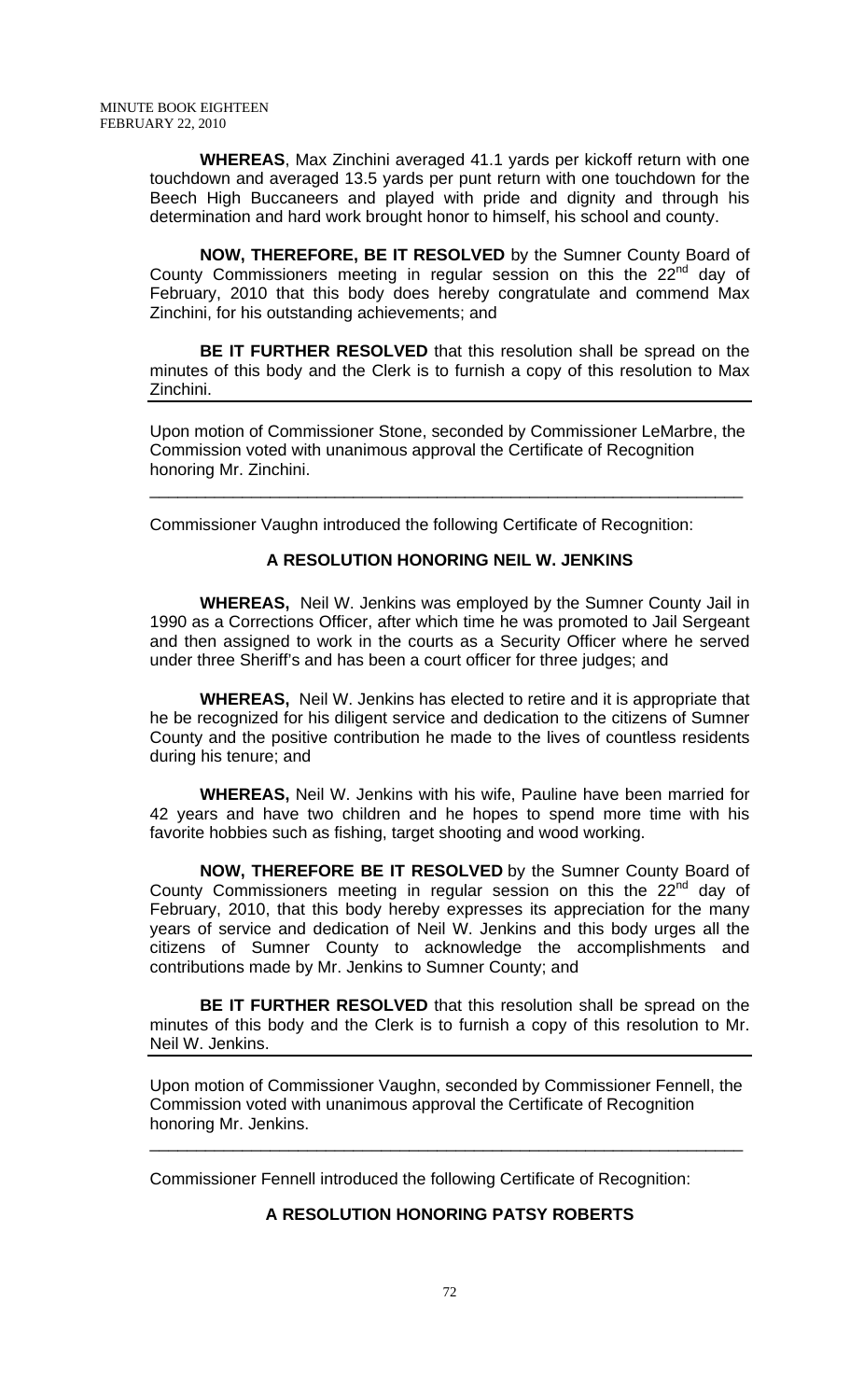**WHEREAS,** Patsy Roberts began working for the Sumner County Sherriff's Office in 1989 as a Juvenile Detention Officer before transferring to Criminal Warrant Division and from there as the Master Control Operator; and

**WHEREAS,** Patsy Roberts has elected to retire and it is appropriate that she be recognized for her diligent service and dedication to the citizens of Sumner County and the positive contribution she made to the lives of countless persons during her tenure; and

**WHEREAS,** Patsy Roberts, with her husband Richard, have three children, seven grandchildren and one great grandchild; and has resided in Sumner County for the last twenty-two years, and upon retiring she hopes to spend more time with family and travel.

**NOW, THEREFORE BE IT RESOLVED** by the Sumner County Board of County Commissioners meeting in regular session on this the  $22^{nd}$  day of February, 2010, that this body hereby expresses its appreciation for the many years of service and dedication of Mrs. Patsy Roberts and this body urges all the citizens of Sumner County to acknowledge the accomplishments and contributions made by Mrs. Roberts to Sumner County; and

**BE IT FURTHER RESOLVED** that this resolution shall be spread on the minutes of this body and the Clerk is to furnish a copy of this resolution to Mrs. Patsy Roberts.

Upon motion of Commissioner Fennell, seconded by Commissioner Vaughn, the Commission voted with unanimous approval the Certificate of Recognition honoring Mrs. Roberts.

\_\_\_\_\_\_\_\_\_\_\_\_\_\_\_\_\_\_\_\_\_\_\_\_\_\_\_\_\_\_\_\_\_\_\_\_\_\_\_\_\_\_\_\_\_\_\_\_\_\_\_\_\_\_\_\_\_\_\_\_\_\_\_\_

# **ELECTION OF FIFTH DISTRICT COMMISSIONER**

The following notice was mailed to commissioners:

#### **NOTICE OF SPECIAL ELECTION ALL MEMBERS OF THE SUMNER COUNTY BOARD OF COUNTY COMMISSIONERS**

Pursuant to Section 5-5-102 et seq of the Tennessee Code Annotated, I, Bill Kemp, County Clerk, hereby give notice to all members of the Sumner County Board of County Commissioners that on Monday, February 22<sup>nd</sup>, 2010, at approximately 7:00 p.m., they should assemble in the Commission Chambers of the Sumner County Administration Building, 355 North Belvedere Drive, Gallatin, Sumner County, Tennessee, with respect to filling the vacancy on the Board of County Commissioners created by the resignation of James A. England, County Commissioner from the Fifth District of his county Commission seat. This special election will be held during the regular meeting of this Body on the aforesaid date.

Persons interested in the position are asked to submit a resume or qualifications to the Office of the County Clerk, Sumner County Administration Building, 355 North Belvedere Drive, Room 111, Gallatin, Tennessee, 37066 by Monday, February 22<sup>nd</sup>, 2010, 12:00 Noon (local time) or attend the aforesaid 7:00 pm meeting and express interest to a member of the Sumner County Legislative Body.

The position must be filled according to all applicable state statutes, rules and regulations.

THIS NOTICE EXECUTED AND DATED THIS 9TH DAY OF FEBRUARY, 2010.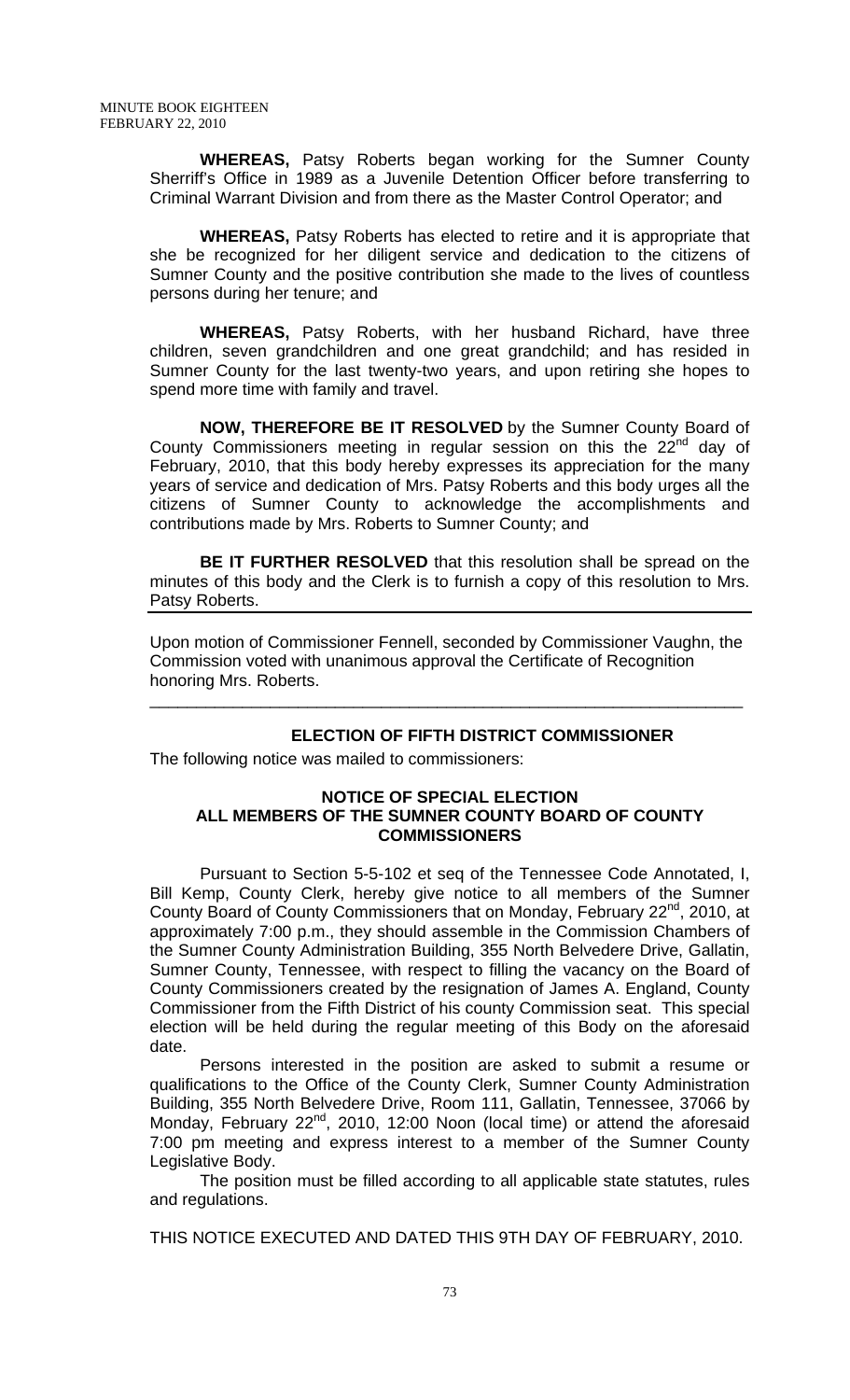Chairman Hyde recognized Commissioner LeMarbre who brought forth the nominations of Steve Camp, Frank Edwards and Baker Ring. Commissioner Goode seconded the nominations. Hearing no other nominations from the floor, Chairman Hyde declared nominations closed upon unanimous voice vote of the body. Clerk Kemp explained the voting procedure, stating that a vote for Mr. Camp is the green button; a vote for Mr. Edwards is the white button; and a vote for Mr. Ring is the red button. Chairman Hyde recognized each of the three nominees to speak.

 $\frac{1}{2}$  ,  $\frac{1}{2}$  ,  $\frac{1}{2}$  ,  $\frac{1}{2}$  ,  $\frac{1}{2}$  ,  $\frac{1}{2}$  ,  $\frac{1}{2}$  ,  $\frac{1}{2}$  ,  $\frac{1}{2}$  ,  $\frac{1}{2}$  ,  $\frac{1}{2}$  ,  $\frac{1}{2}$  ,  $\frac{1}{2}$  ,  $\frac{1}{2}$  ,  $\frac{1}{2}$  ,  $\frac{1}{2}$  ,  $\frac{1}{2}$  ,  $\frac{1}{2}$  ,  $\frac{1$ 

The electronic vote was recorded in the following manner:

CAMP-GREEN; EDWARDS-WHITE; RING-RED

| CAMP-GREEN;   |   | EDWARDS-WHILE;  |   | <b>RING-RED</b>  |   |
|---------------|---|-----------------|---|------------------|---|
| Akins         |   | Fennell         | Y | Cummings         | Y |
| Utley         | N | Graves          | Y | Satterfield      | Y |
| F. Freels     | А | <b>Matthews</b> | A | <b>Hendricks</b> | N |
| Vaughn        | N | LeMarbre        | Y | Moser            | N |
| <b>Decker</b> | Y | Hyde            | Y | <b>Hughes</b>    | N |
| Goode         | N | Skidmore        | N | P. Freels        | Y |
| <b>Stone</b>  |   | <b>Hobbs</b>    | Y | Pospisil         | N |

## BALLOT 1 CAMP: 11 RING: 8 EDWARDS: 2 07:37 PM

Chairman Hyde declared no election to the Fifth Commission District.

 Chairman Hyde recognized Commissioner Goode who moved to defer the election of the Fifth District Commission seat vacated by James A. England until next month. Commissioner Skidmore seconded the motion.

# DEFER ELECTION OF 5TH DISTRICT COMMISSIONER

| <b>Akins</b>  | Ν | Fennell         | N      | Cummings         | N        |
|---------------|---|-----------------|--------|------------------|----------|
| Utley         | Y | Graves          | N      | Satterfield      | N        |
| F. Freels     | N | <b>Matthews</b> | N      | <b>Hendricks</b> | N        |
| Vaughn        | Y | LeMarbre        | N      | Moser            | Y        |
| <b>Decker</b> | N | Hyde            | N      | Hughes           | Y        |
| Kimbrough     | Y | Goode           | Y      | Skidmore         | Y        |
| P. Freels     | N | <b>Stone</b>    | N      | <b>Hobbs</b>     | N        |
| Pospisil      | Y |                 |        |                  |          |
| <b>DEFER</b>  |   | Yes: 8          | No: 14 | Abs: 0           | 07:38 PM |

Chairman Hyde declared the motion to defer failed to pass.

Mr. Edwards with the fewest votes was dropped from the election. The electronic vote on the remaining two nominees was recorded in the following manner:

#### CAMP-GREEN; RING-RED

| <b>Akins</b> |   | Fennell         | Y  | Cummings         |   |
|--------------|---|-----------------|----|------------------|---|
| Utley        | N | Graves          | Y  | Satterfield      | v |
| F. Freels    |   | <b>Matthews</b> | N  | <b>Hendricks</b> | N |
| Vaughn       | N | LeMarbre        | Y  | <b>Moser</b>     |   |
| Decker       |   | Hyde            | Y  | Hughes           | N |
| Goode        | N | Skidmore        | v  | P. Freels        |   |
| <b>Stone</b> |   | <b>Hobbs</b>    |    | Pospisil         |   |
|              |   |                 | 74 |                  |   |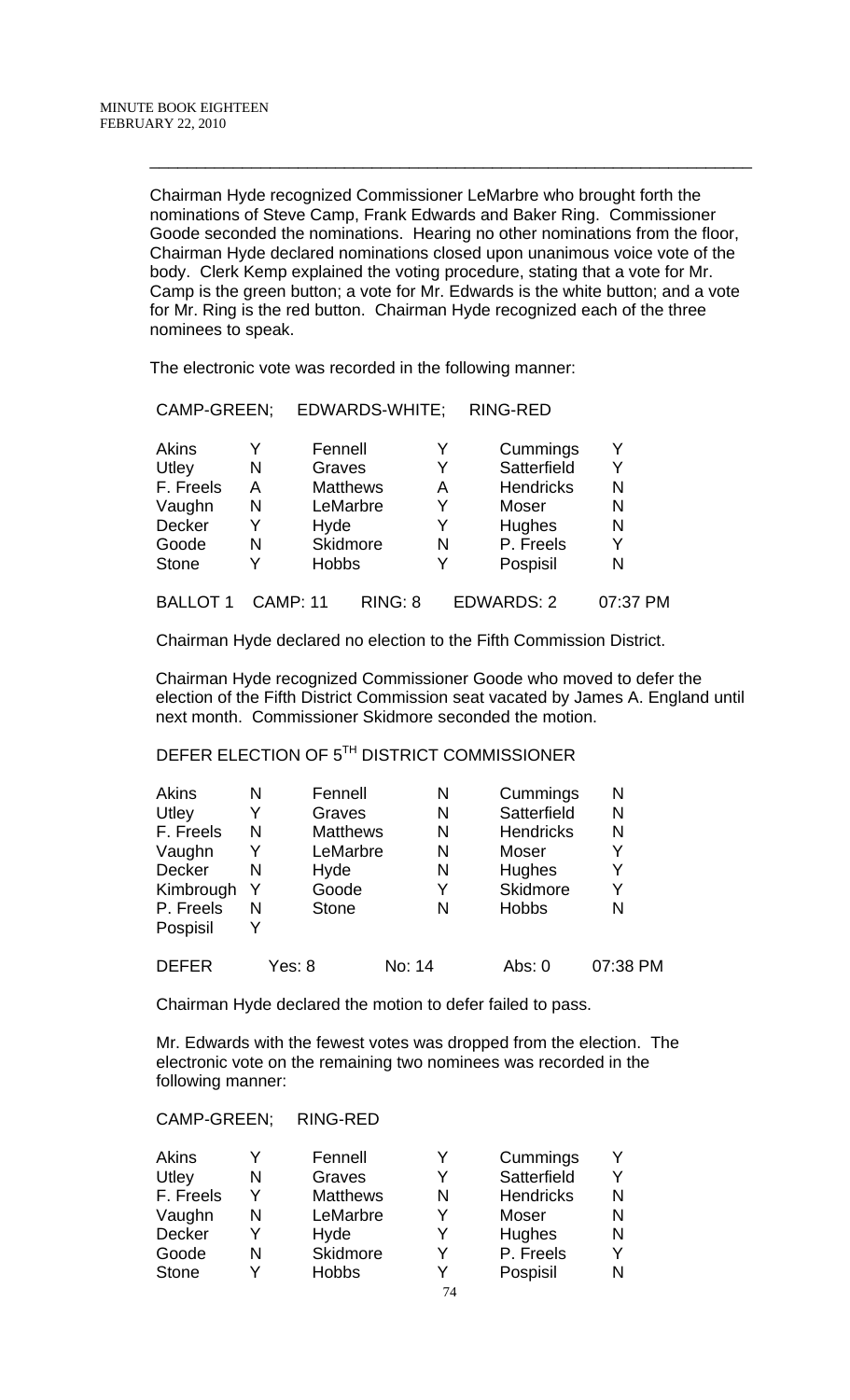#### CAMP: 13 RING: 8 07:39 PM

Chairman Hyde declared Steve Camp elected to serve as the Fifth District Commissioner. Clerk Kemp administered the oath of office and Commissioner Camp took his seat. Commissioner LeMarbre moved, and was duly seconded, that Commissioner Camp be seated on the following committees: Education Committee, Public Works Committee and Beer Board. The motion carried by unanimous voice vote of the body.

\_\_\_\_\_\_\_\_\_\_\_\_\_\_\_\_\_\_\_\_\_\_\_\_\_\_\_\_\_\_\_\_\_\_\_\_\_\_\_\_\_\_\_\_\_\_\_\_\_\_\_\_\_\_\_\_\_\_\_\_\_\_\_\_\_\_

#### **REPORT FROM COUNTY OFFICIALS**

 By motion of Commissioner Pospisil, seconded by Commissioner Skidmore, the commissioners approved unanimously the filing as received of the following reports: County Investments, County General Fund, County Debt Service Fund, County Highway Fund, County Capital Outlay Fund, School General Purpose Fund, School Federal Projects Fund, School Food Service Fund, Employee Health Insurance Trust Fund, Employee Dental Insurance Trust Fund, Casualty Insurance Trust Fund, County Trustee Funds, Special Reports: County Dental Insurance Claim Payments, County Health Insurance Claim Payments, County Property Tax Collections, County EMS Billing/Collections/Balances, County Sales Tax Collections, County Wheel Tax Collections, County Tax Rates/Property Values and County School Loan Program Rates. Approval of the filing of these records does not certify to the accuracy of the documents.

Chairman Hyde introduced the following resolution:

#### **1002-NOT A RESOLUTION TO APPROVE AND ACCEPT APPLICATIONS FOR NOTARY PUBLIC POSITIONS AND PERSONAL SURETY GUARANTORS**

 **WHEREAS,** according to the law of the State of Tennessee, an individual must apply for the office of notary public in the county of residence, or of their principal place of business; and

 **WHEREAS**, state statute requires personal sureties making bonds for Notaries publics to be approved by the Sumner County Commission; and

 **WHEREAS,** said applicant must be approved by the County Commission assembled; and

 **–––––––––––––––––––––––––––––––––––––––––––––––––––––––––**

 **WHEREAS,** Bill Kemp, Sumner County Clerk, has certified according to the records of his office that the persons named on the attached listing labeled "SUMNER COUNTY NOTARY PUBLIC APPLICATIONS and SURETY GUARANTORS" have duly applied for the positions so sought; and

## **BE IT FURTHER RESOLVED THAT THIS TAKE EFFECT FROM AND AFTER PASSAGE.**

ANDREWS, CHARLES L BANDY, CHRISTINA MICHELLE BELCHER, DON LAWRENCE BELL, ERNEST KEITH BRATTEN, REGINA L BRINKLEY, JAMES WOODSON BRYANT, TAMMY LYNN

KASSINGER, JACOB ANDREW KIRKPATRICK, EDITH ANNETTE LANCASTER, ANN MCPHERSON, DOROTHY L MEARS, SHERRI A MILLER, MEGAN L PEARS, KIMBERLEE DAWN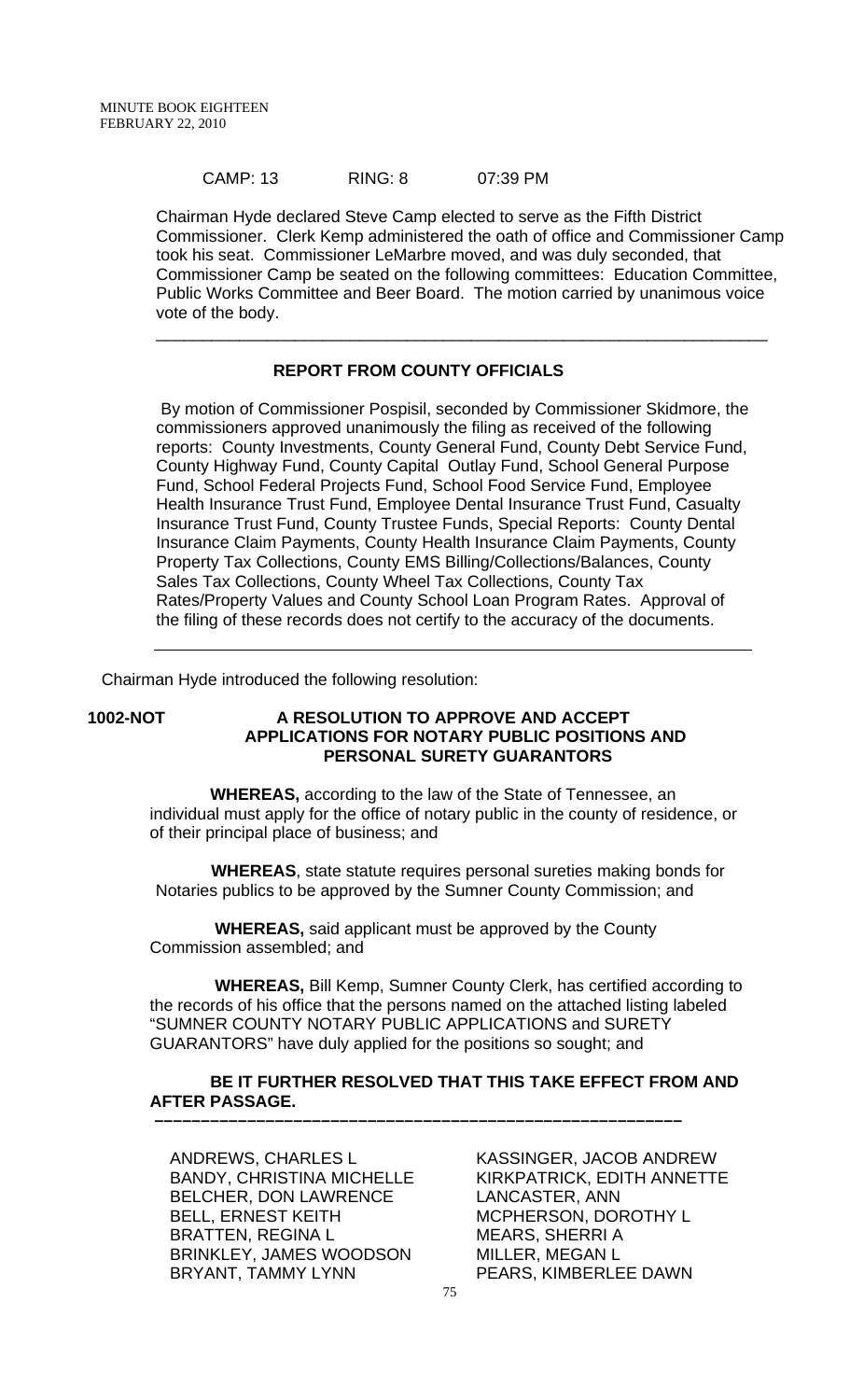| CARTER JR, JOHN L           | PEARSON, CARLA                |
|-----------------------------|-------------------------------|
| <b>CLARK, JIMMY RILEY</b>   | <b>SEARS, PAUL WILSON</b>     |
| <b>CLINE, CYNTHIA L</b>     | <b>STERRY, PATSY W</b>        |
| <b>COLLINS, NICHOLAS D</b>  | <b>STUBBS, DEVERY J</b>       |
| FURMAN, TARA MICHELLE       | SUTHERLAND, TAMMIE VIRGINIA   |
| <b>HAMILTON, DONALD RAY</b> | THOMPSON, SARAH ELIZABETH     |
| <b>HARBAUGH, MARY A</b>     | <b>TOWNLEY, KIMBERLY RUTH</b> |
| <b>HESSON, SUZANNE A</b>    | <b>WHITE, BRENDA K</b>        |
|                             | <b>WILLIAMS, WALTER L</b>     |
|                             | YAWN, JILL M                  |

Upon motion of Commissioner Matthews, seconded by Commissioner Utley, voting was recorded in the following manner:

| <b>NOTARIES</b>  |   |                 |       |                 |   |          |
|------------------|---|-----------------|-------|-----------------|---|----------|
| Akins            |   | Fennell         | Y     | Cummings        | Y |          |
| Utley            |   | Graves          | Y     | Satterfield     | Y |          |
| F. Freels        | Y | <b>Matthews</b> | Y     | <b>District</b> | Y |          |
| <b>Hendricks</b> | Y | Vaughn          | Y     | LeMarbre        | Y |          |
| Moser            |   | <b>Decker</b>   | Y     | Hyde            | Y |          |
| <b>Hughes</b>    | Y | Kimbrough       | Y     | Goode           | Y |          |
| Skidmore         | Y | P. Freels       |       | <b>Stone</b>    | А |          |
| <b>Hobbs</b>     | Y | Pospisil        | Y     |                 |   |          |
| 1002-NOTARY      |   | <b>Yes: 22</b>  | No: 0 | Abs: 1          |   | 07:42 PM |

Chairman Hyde declared the election of Notaries Public by the body.

# **COMMITTEE ON COMMITTEES**

\_\_\_\_\_\_\_\_\_\_\_\_\_\_\_\_\_\_\_\_\_\_\_\_\_\_\_\_\_\_\_\_\_\_\_\_\_\_\_\_\_\_\_\_\_\_\_\_\_\_\_\_\_\_\_\_\_\_\_\_\_\_\_\_\_\_\_\_\_

Commissioner LeMarbre moved, seconded by Commissioner Hughes, to appoint Marsh Ragland to fill the vacancy created by the resignation of George Carter on the Zoning Board of Appeals. The motion carried.

Commissioner LeMarbre moved, seconded by Commissioner Matthews, to appoint Commissioner Jim Vaughn to fill the vacancy created on the General Operations Committee by the resignation of former Commissioner James A. England. The motion carried.

Commissioner LeMarbre moved, seconded by Commissioner Satterfield, to appoint Commissioner Jim Vaughn to fill the vacancy created on the Education Committee by the resignation of Commissioner Shawn Utley. The motion carried.

Commissioner LeMarbre brought forth the nomination of Commissioner Satterfield to replace former Commissioner James A. England on the Delinquent Tax Committee. She so moved and was seconded by Commissioner Vaughn. The motion carried.

# **HIGHWAY COMMISSION**

\_\_\_\_\_\_\_\_\_\_\_\_\_\_\_\_\_\_\_\_\_\_\_\_\_\_\_\_\_\_\_\_\_\_\_\_\_\_\_\_\_\_\_\_\_\_\_\_\_\_\_\_\_\_\_\_\_\_\_\_\_\_\_\_\_\_\_\_\_\_\_\_\_\_\_

Commissioner Graves expressed his gratitude for the Commission's show of sympathy in his time of loss.

# **EDUCATION COMMITTEE**

**\_\_\_\_\_\_\_\_\_\_\_\_\_\_\_\_\_\_\_\_\_\_\_\_\_\_\_\_\_\_\_\_\_\_\_\_\_\_\_\_\_\_\_\_\_\_\_\_\_\_\_\_\_\_\_\_\_\_\_\_\_\_\_\_\_\_\_\_\_** 

Commissioner Decker reported that Education Committee action was under the Budget Committee report. **\_\_\_\_\_\_\_\_\_\_\_\_\_\_\_\_\_\_\_\_\_\_\_\_\_\_\_\_\_\_\_\_\_\_\_\_\_\_\_\_\_\_\_\_\_\_\_\_\_\_\_\_\_\_\_\_\_\_\_\_\_\_\_\_\_\_\_\_\_**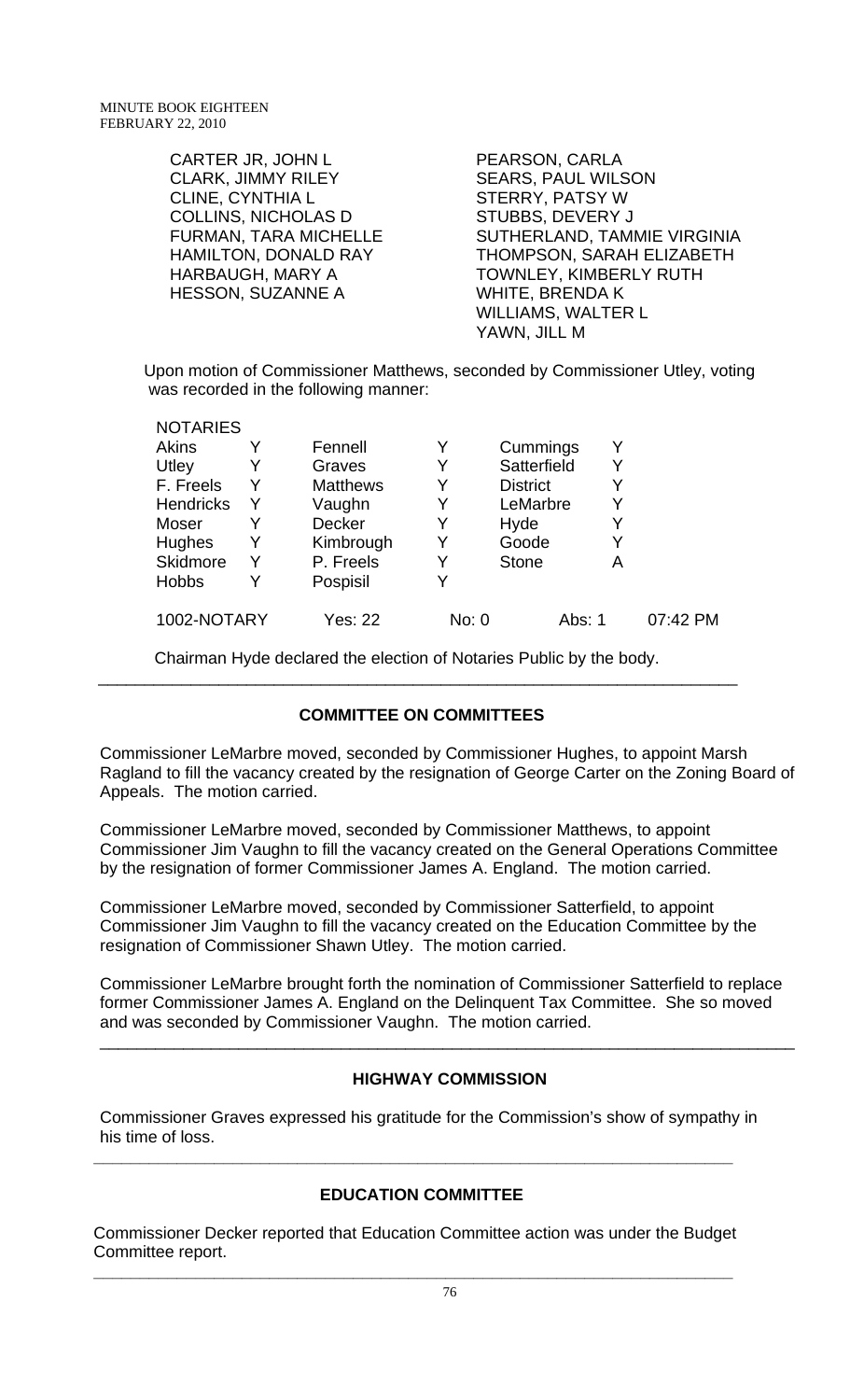MINUTE BOOK EIGHTEEN FEBRUARY 22, 2010

#### **GENERAL OPERATIONS COMMITTEE**

There was no report from the General Operations Committee.

#### **EMERGENCY SERVICES COMMITTEE**

**\_\_\_\_\_\_\_\_\_\_\_\_\_\_\_\_\_\_\_\_\_\_\_\_\_\_\_\_\_\_\_\_\_\_\_\_\_\_\_\_\_\_\_\_\_\_\_\_\_\_\_\_\_\_\_\_\_\_\_\_\_\_\_\_\_\_\_\_\_** 

There was no report from the Emergency Services Committee.

#### **PUBLIC WORKS COMMITTEE**

**\_\_\_\_\_\_\_\_\_\_\_\_\_\_\_\_\_\_\_\_\_\_\_\_\_\_\_\_\_\_\_\_\_\_\_\_\_\_\_\_\_\_\_\_\_\_\_\_\_\_\_\_\_\_\_\_\_\_\_\_\_\_\_\_\_\_\_\_\_** 

There was no report from the Public Works Committee.

### **LEGISLATIVE COMMITTEE**

Commissioner Pospisil introduced the following resolution and moved for approval. Commissioner Goode seconded the motion.

#### **1002-02 RESOLUTION OPPOSING UNFUNDED LOCAL GOVERNMENT MANDATES AND ADDITIONS TO LOCAL GOVERNMENT MAINTENANCE OF EFFORT REQUIREMENTS**

**WHEREAS,** counties have been hard hit by the economic downturn and are struggling to fund their budgets in the face of drastically diminishing revenue collections, just as the state is doing; and

**WHEREAS,** county governments in Tennessee are fundamental political subdivisions of our State and already are the primary providers of numerous essential government services including, but not limited to, public K-12 education, jails and law enforcement, road building and maintenance, election administration and voter registration, property assessment, solid waste disposal, record keeping and administration for the various state courts, and the many services provided by the offices of County Clerk, County Executive, Circuit Court Clerk, Clerk and Master, Register of Deeds, Property Assessor, Elections Administrator, Trustee, Sheriff, and Highway Superintendent; and

**WHEREAS,** counties are required under existing laws to maintain certain levels of funding for numerous services they provide, including but not limited to education, law enforcement, highways and roads, and libraries; and

**WHEREAS,** county governments have limited taxing powers under state law and have limited sources of revenue available to them to fund the services they provide; and

**WHEREAS,** property values and income levels are declining, and increases in property taxes will be especially difficult in the current economic environment; and

**WHEREAS,** even before the current economic downturn, counties were struggling to find sufficient revenue sources to meet the growing demands of their citizens for services which are vital to the health, welfare, and safety of the people of this state, to provide improvements to infrastructure required by population and economic growth, and to meet constitutional responsibilities and state legislative mandates such as those required by the state's Basic Education Program; and

**WHEREAS,** the Tennessee Constitution, in Article II, Section 24, provides that no law of general application shall impose increased expenditure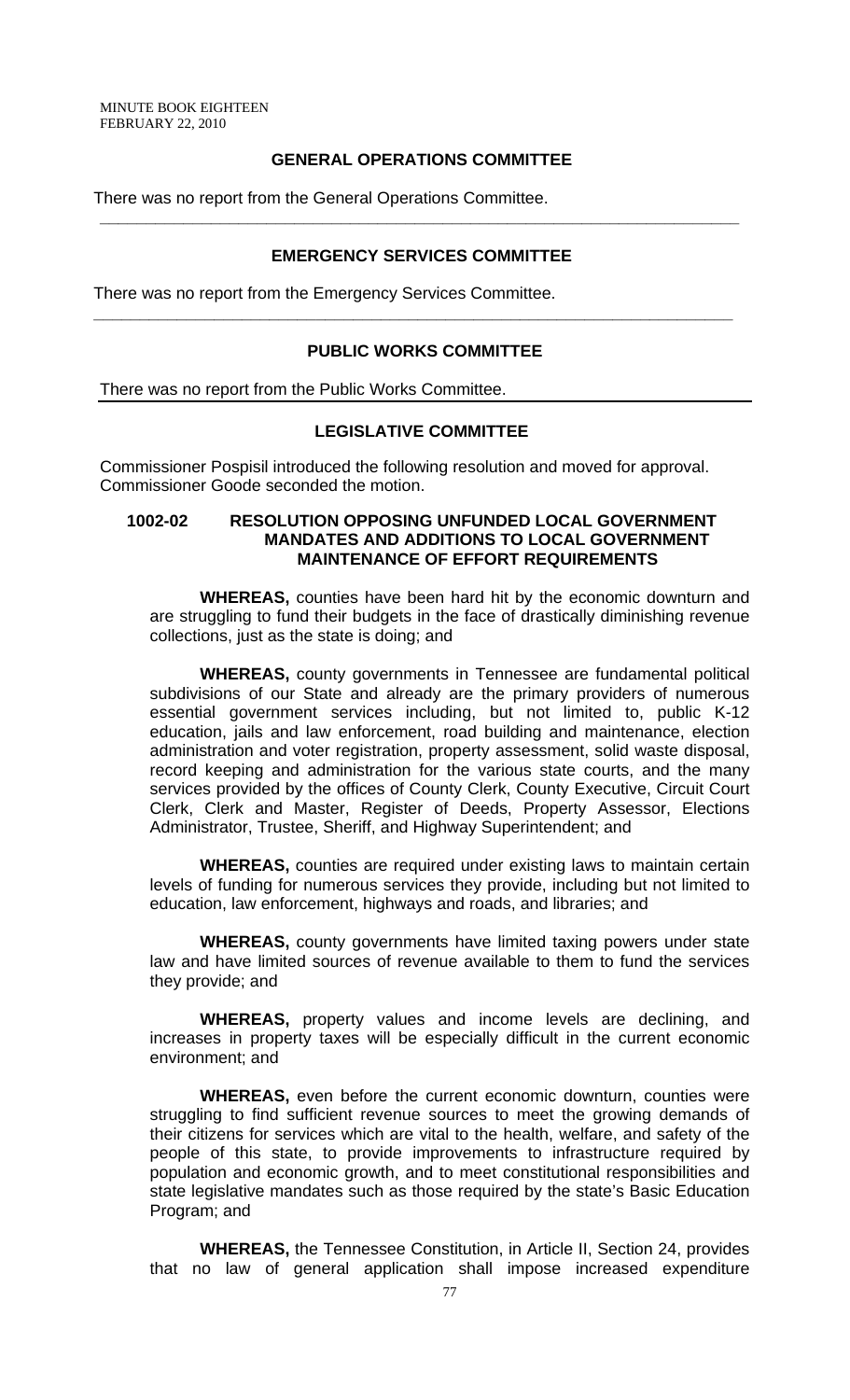requirements on cities or counties unless the General Assembly shall provide that the state share in the cost; and

**WHEREAS,** in dealing with the State's budget crisis it must be remembered that county governments are facing the same budget crisis coupled with an inability to secure alternate sources of revenue; and

**WHEREAS,** in balancing the state's budget, the General Assembly should not cut state funding to programs and pass the cost of funding those programs to counties; and

**NOW THEREFORE, BE IT RESOLVED** by the Board of County Commissioners of Sumner County, meeting in regular session on this 22<sup>nd</sup> day of February, 2010, that:

1. The Tennessee General Assembly is strongly urged to pass no new laws imposing increased expenditure requirements on counties unless the General Assembly provides additional funding to cover the increased expenditures; and

2. The Tennessee General Assembly is strongly urged either to eliminate programs or continue to fund them at the state level, rather than passing these responsibilities to county governments; and

3. The Tennessee General Assembly is strongly urged to pass no laws that would increase above current levels any maintenance of local funding requirements ("maintenance of effort"), including but not limited to education funding.

**BE IT FURTHER RESOLVED**, that the county clerk shall mail certified copies of this resolution to the Governor, the Speaker of the House and the Lieutenant Governor, and the members of the Tennessee General Assembly representing the people of Sumner County.

\_\_\_\_\_\_\_\_\_\_\_\_\_\_\_\_\_\_\_\_\_\_\_\_\_\_\_\_\_\_\_\_\_\_\_\_\_\_\_\_\_\_\_\_\_\_\_\_\_\_\_\_\_\_\_\_\_\_\_\_\_\_\_\_

The electronic vote was recorded in the following manner:

#### UNFUNDED MANDATES

| Akins     |   | Fennell         |       | Cummings        |          |
|-----------|---|-----------------|-------|-----------------|----------|
| Utley     |   | Graves          |       | Satterfield     |          |
| F. Freels | Y | <b>Matthews</b> | Y     | <b>District</b> | Y        |
| Hendricks | Y | Vaughn          | Y     | LeMarbre        | Y        |
| Moser     |   | <b>Decker</b>   | Y     | Hyde            |          |
| Hughes    | Y | Kimbrough       | Y     | Goode           | Y        |
| Skidmore  | А | <b>Stone</b>    | Y     | <b>Hobbs</b>    |          |
| Pospisil  | Y |                 |       |                 |          |
| 1002-02   |   | Yes: 21         | No: 0 | Abs: 1          | 07:47 PM |

Chairman Hyde declared the resolution approved by the body.

Commissioner Pospisil introduced the following resolution and moved for approval. Commissioner Goode seconded the motion.

\_\_\_\_\_\_\_\_\_\_\_\_\_\_\_\_\_\_\_\_\_\_\_\_\_\_\_\_\_\_\_\_\_\_\_\_\_\_\_\_\_\_\_\_\_\_\_\_\_\_\_\_\_\_\_\_\_\_\_\_\_\_\_\_\_\_\_\_\_\_\_\_\_\_\_\_\_\_\_\_\_\_\_\_\_\_

#### **1002-03 A RESOLUTION AFFIRMING SUMNER COUNTY'S SUPPORT OF AND PARTNERSHIP WITH THE 2010 CENSUS**

 **WHEREAS,** the U.S. Census Bureau is required by the U.S. Constitution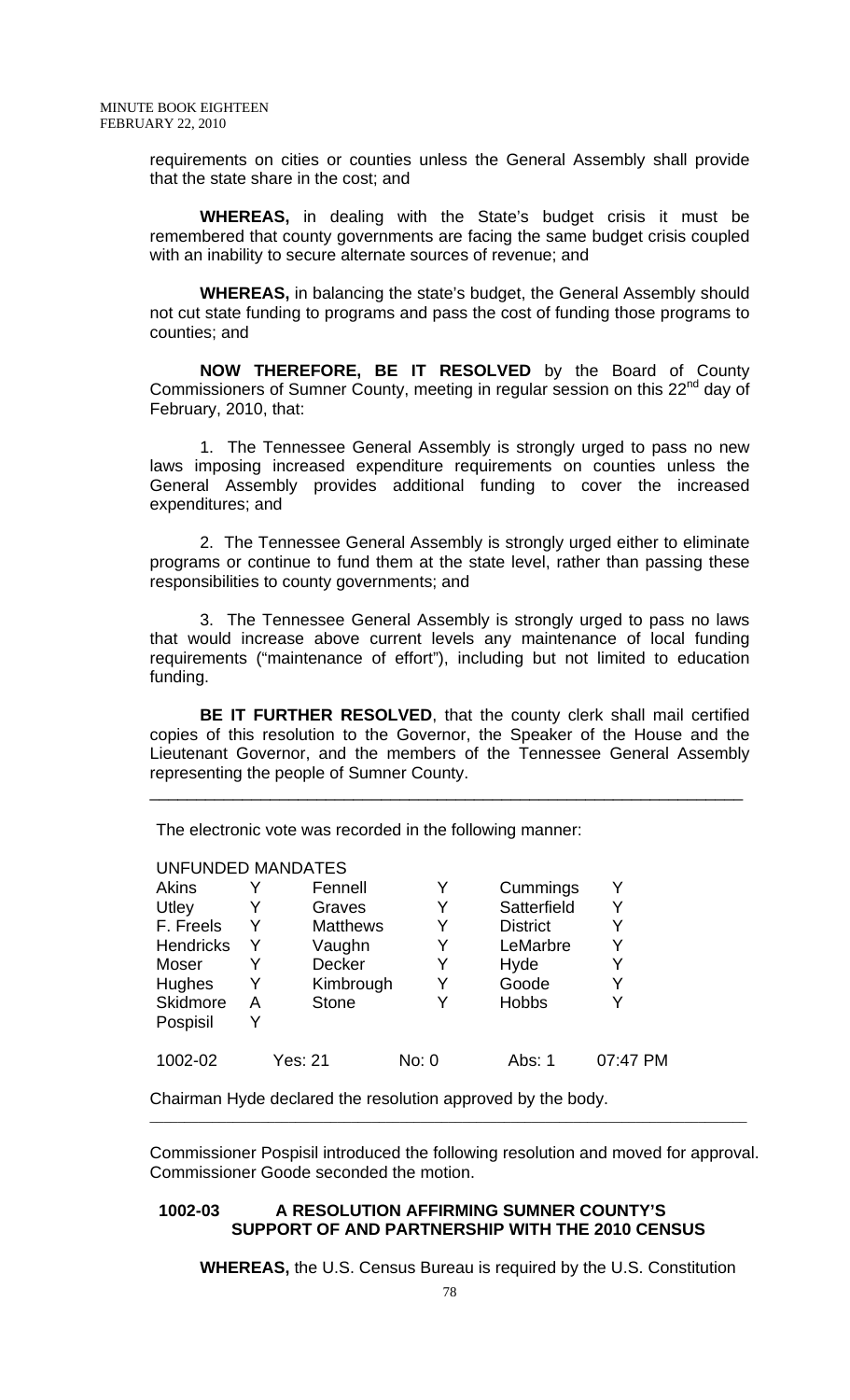to conduct a count of the population and provides a historic opportunity to help shape the foundation of our society and play an active role in American democracy; and

**WHEREAS,** Sumner County is committed to ensuring every resident is counted; and

 **WHEREAS,** more than \$400 billion per year in federal and state funding is allocated to communities, and decisions are made on matters of national and local importance based, in part, on census data, including health care, community development, housing, education, transportation, social services, employment and much more; and

 **WHEREAS,** census data help determine how many seats each state will have in the U.S. House of Representatives and often is used for the redistricting of state legislatures, county and city councils and voting districts; and

 **WHEREAS,** the 2010 Census creates hundreds of thousands of jobs across the nation; and

 **WHEREAS,** every Census Bureau worker takes a lifetime oath to protect confidentiality and the Census Bureau ensures that the data identifying respondents or their household not be released or shared for 72 years; and

 **WHEREAS,** a united voice from business, government, community-based and faith-based organizations, educators, media and others will allow the 2010 Census message to reach a broader audience, providing trusted advocates who can spark positive conversations about the 2010 Census.

**NOW, THEREFORE BE IT RESOLVED** by the Sumner County Board of County Commissioners, meeting in regular session of this the 22<sup>nd</sup> day of February 2010, that this body

- 1. Supports the goals and ideals of the 2010 Census.
- 2. Asks its cities and unincorporated areas to work together to achieve an accurate and complete count.
- 3. Encourages residents throughout the county to fill out and return their census forms in a timely manner.

Upon motion of Commissioner Vaughn, seconded by Commissioner Satterfield, the Commission voted to suspend the rules and allow Cameron Parrish to speak regarding the 2010 Census. Mr. Parrish encouraged the Commission to encourage their constituents to cooperate with the census.

\_\_\_\_\_\_\_\_\_\_\_\_\_\_\_\_\_\_\_\_\_\_\_\_\_\_\_\_\_\_\_\_\_\_\_\_\_\_\_\_\_\_\_\_\_\_\_\_\_\_\_\_\_\_\_\_\_\_\_\_\_\_\_\_

The electronic vote was recorded in the following manner:

#### SUPPORT CENSUS

| Akins            |   | Fennell         |       | Cummings        |          |
|------------------|---|-----------------|-------|-----------------|----------|
| Utley            | Y | Graves          |       | Satterfield     | Y        |
| F. Freels        | Y | <b>Matthews</b> |       | <b>District</b> |          |
| <b>Hendricks</b> | Y | Vaughn          |       | LeMarbre        | Y        |
| Moser            |   | <b>Decker</b>   |       | Hyde            |          |
| Hughes           | Y | Kimbrough       |       | Goode           | Y        |
| Skidmore         | Y | P. Freels       | Α     | <b>Stone</b>    |          |
| <b>Hobbs</b>     | Y | Pospisil        |       |                 |          |
| 1002-03          |   | <b>Yes: 22</b>  | No: 0 | Abs: 1          | 07:51 PM |

Chairman Hyde declared the resolution approved by the body.

\_\_\_\_\_\_\_\_\_\_\_\_\_\_\_\_\_\_\_\_\_\_\_\_\_\_\_\_\_\_\_\_\_\_\_\_\_\_\_\_\_\_\_\_\_\_\_\_\_\_\_\_\_\_\_\_\_\_\_\_\_\_\_\_\_\_\_\_\_\_\_\_\_\_\_\_\_\_\_\_\_\_\_\_\_\_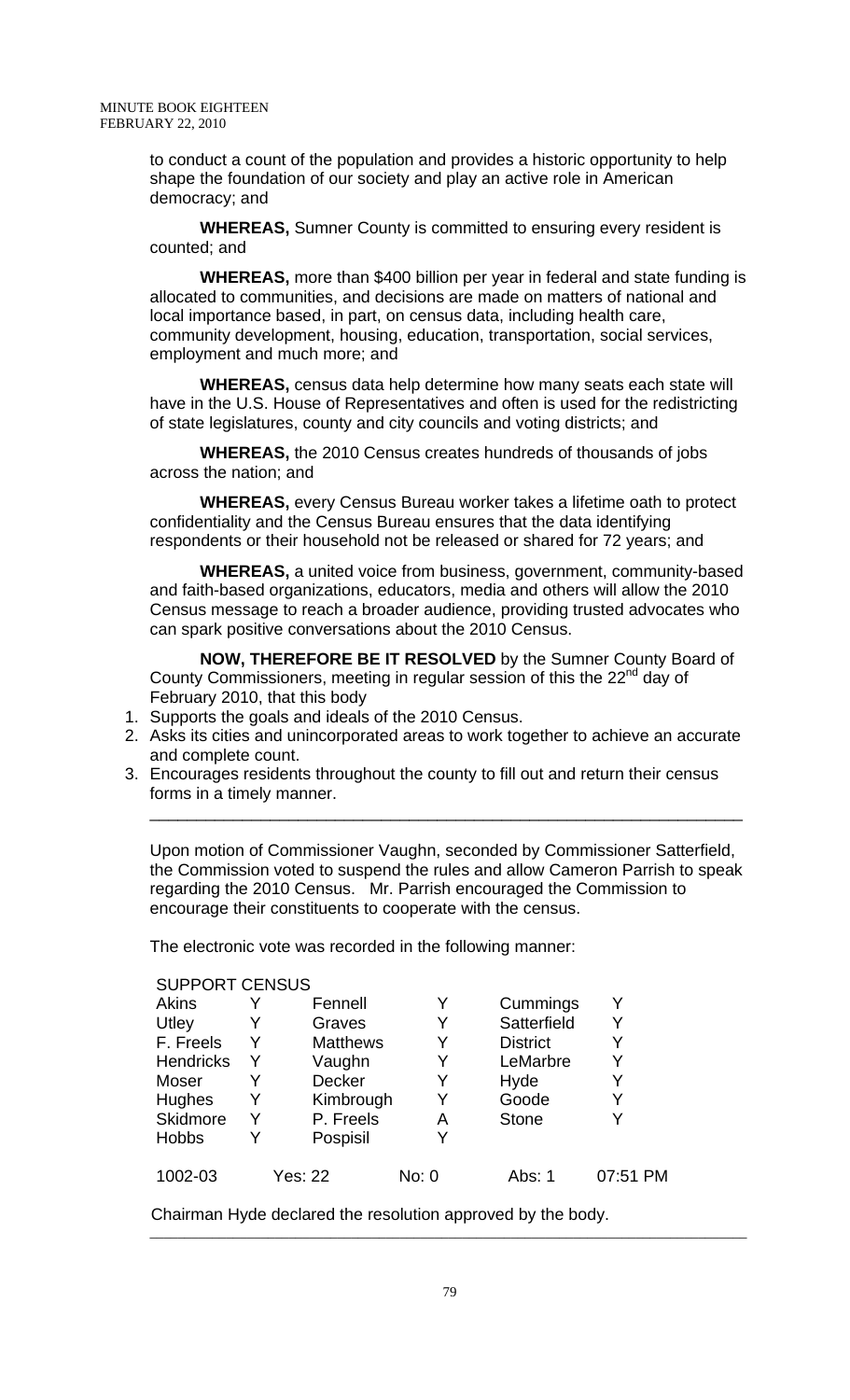## **BUDGET COMMITTEE**

Commissioner Moser introduced the following resolution and moved for approval. Commissioner Decker seconded the motion.

# **1002-04 A RESOLUTION DECLARING THE INTENT TO FUND THE REQUEST FROM THE BOARD OF EDUCATION FOR COMPLETION OF SHORTFALL IN APPROVED PROJECTS AND THE LIST OF CURRENT PROJECTS APPROVED BY THE BOARD OF EDUCATION WHICH CAN BE ACQUIRED WITH BOND FUNDS**

**BE IT RESOLVED** by the Sumner County Board of County Commissioners meeting in regular session on this the  $22<sup>nd</sup>$  day of February, 2010 that this body does declare its intent to fund the request from the Board of Education for completion of approved projects with a financial shortfall and the list of "Current Projects" (attached herewith) approved by the Board of Education which can be acquired with bond funds; and

**BE IT FURTHER RESOLVED** that the items on the "Current Project" list must each be presented to this body for approval prior to appropriation of funds; and

**BE IT FURTHER RESOLVED** that prior to any capital project being presented to this body that the matter be approved and bids taken by the Board of Education so that the price of the project can be determined; and

**BE IT FURTHER RESOLVED** that these 2010 bond funds must be disbursed by December 2012; and

**BE IT FURTHER RESOLVED** that each approved capital project shall then be presented to the education committee with all pertinent information at the time that the project is ready to proceed and then presented to the budget committee and then this body for appropriation of funds.

\_\_\_\_\_\_\_\_\_\_\_\_\_\_\_\_\_\_\_\_\_\_\_\_\_\_\_\_\_\_\_\_\_\_\_\_\_\_\_\_\_\_\_\_\_\_\_\_\_\_\_\_\_\_\_\_\_\_\_\_\_\_\_\_

The electronic vote was recorded in the following manner:

|                  |   | <b>INTENT TO FUND BOE REQUEST</b> |       |                 |          |
|------------------|---|-----------------------------------|-------|-----------------|----------|
| <b>Akins</b>     |   | Fennell                           | Y     | Cummings        |          |
| Utley            |   | Graves                            |       | Satterfield     |          |
| F. Freels        | Y | <b>Matthews</b>                   |       | <b>District</b> |          |
| <b>Hendricks</b> | Y | Vaughn                            |       | LeMarbre        |          |
| Moser            | Y | Decker                            | Y     | Hyde            |          |
| Hughes           | Y | Kimbrough                         |       | Goode           |          |
| Skidmore         | Y | P. Freels                         | Y     | <b>Stone</b>    |          |
| <b>Hobbs</b>     | Y | Pospisil                          |       |                 |          |
|                  |   |                                   |       |                 |          |
| 1002-04          |   | Yes: 23                           | No: 0 | Abs: 0          | 07:52 PM |

Chairman Hyde declared the resolution approved by the body.

Commissioner Moser introduced the following resolution and moved for approval. Commissioner Skidmore seconded the motion.

\_\_\_\_\_\_\_\_\_\_\_\_\_\_\_\_\_\_\_\_\_\_\_\_\_\_\_\_\_\_\_\_\_\_\_\_\_\_\_\_\_\_\_\_\_\_\_\_\_\_\_\_\_\_\_\_\_\_\_\_\_\_\_\_\_\_\_\_\_\_\_\_\_\_\_\_\_\_\_\_\_\_\_\_\_\_

## **1002-05 A RESOLUTION GRANTING A HIRING POLICY EXEMPTION IN**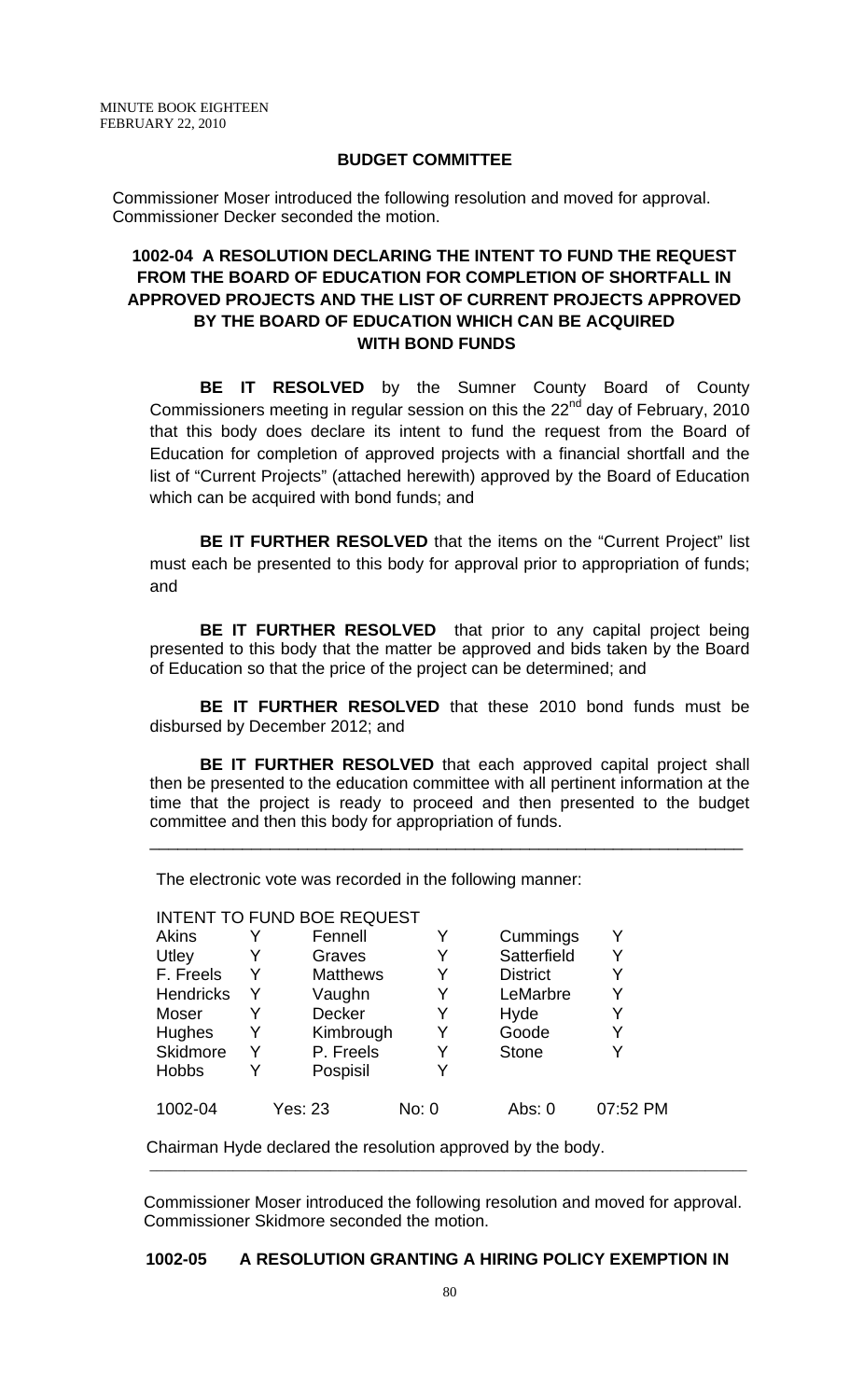#### **ORDER TO CREATE, FILL AND FUND A PART-TIME POSITION IN THE CONSTRUCTION & DEVELOPMENT DEPARTMENT**

 **BE IT RESOLVED** by the Sumner County Board of County Commissioners meeting in regular session on this the  $22<sup>nd</sup>$  day of February, 2010 that this body hereby grants a hiring policy exemption for the Construction & Development Department to create, fill and fund a part-time position (without benefits) to address local, state and federal statutory compliance requirements; and

**BE IT FURTHER RESOLVED** that this body does hereby appropriate, from the county general fund reserve account, an annualized part-time salary of \$11,000.00 plus salary costs which shall not include benefits.

\_\_\_\_\_\_\_\_\_\_\_\_\_\_\_\_\_\_\_\_\_\_\_\_\_\_\_\_\_\_\_\_\_\_\_\_\_\_\_\_\_\_\_\_\_\_\_\_\_\_\_\_\_\_\_\_\_\_\_\_\_\_\_\_

The electronic vote was recorded in the following manner:

#### HIRING FREEZE WAIVER CONST/DEV

| <b>Akins</b>     |   | Fennell         |       | Cummings        |          |
|------------------|---|-----------------|-------|-----------------|----------|
| Utley            | Y | Graves          | A     | Satterfield     | Y        |
| F. Freels        | Y | <b>Matthews</b> | Y     | <b>District</b> | Y        |
| <b>Hendricks</b> | Y | Vaughn          | Y     | LeMarbre        | Y        |
| Moser            | Y | <b>Decker</b>   | Y     | Hyde            |          |
| <b>Hughes</b>    | Y | Kimbrough       | N     | Goode           | N        |
| <b>Skidmore</b>  | Y | P. Freels       | Y     | <b>Stone</b>    | Y        |
| <b>Hobbs</b>     | Y | Pospisil        | N     |                 |          |
| 1002-05          |   | Yes: 19         | No: 3 | Abs: 1          | 07:54 PM |

Chairman Hyde declared the resolution approved by the body.

Commissioner Moser introduced the following resolution and moved for approval. Commissioner Goode seconded the motion.

\_\_\_\_\_\_\_\_\_\_\_\_\_\_\_\_\_\_\_\_\_\_\_\_\_\_\_\_\_\_\_\_\_\_\_\_\_\_\_\_\_\_\_\_\_\_\_\_\_\_\_\_\_\_\_\_\_\_\_\_\_\_\_\_\_\_\_\_\_\_\_\_\_\_\_\_\_\_\_\_\_\_\_\_\_\_

#### **1002-06 A RESOLUTION GRANTING A HIRING POLICY EXEMPTION IN ORDER TO CREATE AND FILL A PART-TIME TEMPORARY BUSINESS MANAGER POSITION IN THE SUMNER COUNTY LIBRARY SYSTEM**

 **BE IT RESOLVED** by the Sumner County Board of County Commissioners meeting in regular session on this the  $22<sup>nd</sup>$  day of February, 2010 that this body hereby grants a hiring policy exemption for the Sumner County Library system to create and fill a part-time, temporary, Business Manager position (without benefits) to organize and assist the Sumner County Libraries with coordination and provision of services.

**BE IT FURTHER RESOLVED** that this position shall be funded from previously allocated funds in the 2009-2010 fiscal year budget; and

**BE IT FURTHER RESOLVED** that this position shall only be for 15 hours per week and shall be filled for only 6 months.

\_\_\_\_\_\_\_\_\_\_\_\_\_\_\_\_\_\_\_\_\_\_\_\_\_\_\_\_\_\_\_\_\_\_\_\_\_\_\_\_\_\_\_\_\_\_\_\_\_\_\_\_\_\_\_\_\_\_\_\_\_\_\_\_

Commissioner Hobbs moved, seconded by Commissioner Skidmore, to reduce the hours per week from 20 to 15 for six months.

The electronic vote was recorded in the following manner:

AMEND 1002-06 TO 15 HOURS PER WEEK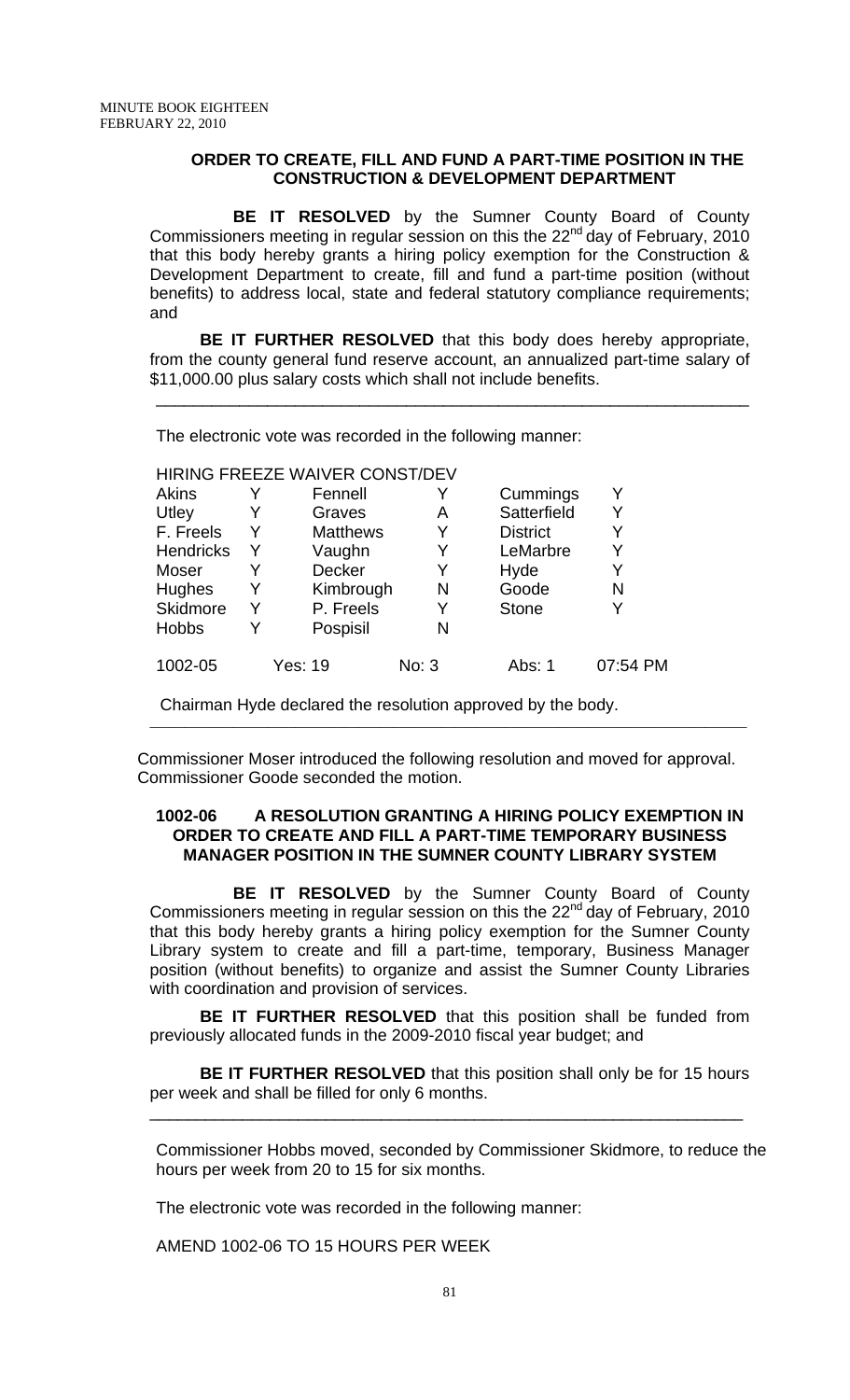| <b>Akins</b>     |   | Fennell         | Y     | Cummings        |          |
|------------------|---|-----------------|-------|-----------------|----------|
| Utley            | Y | Graves          | Y     | Satterfield     |          |
| F. Freels        | N | <b>Matthews</b> | Y     | <b>District</b> |          |
| <b>Hendricks</b> | Y | Vaughn          | Y     | LeMarbre        |          |
| Moser            |   | <b>Decker</b>   | Y     | Hyde            |          |
| <b>Hughes</b>    | Y | Kimbrough       | Y     | Goode           |          |
| Skidmore         | Y | P. Freels       | Y     | <b>Stone</b>    |          |
| <b>Hobbs</b>     |   | Pospisil        | Y     |                 |          |
| 1002-06.1        |   | Yes: 22         | No: 1 | Abs: 0          | 08:05 PM |

Chairman Hyde declared the amendment approved by the body.

The electronic vote was recorded in the following manner:

|   | Fennell         |       | Cummings                       | Y        |
|---|-----------------|-------|--------------------------------|----------|
|   | Graves          |       | Satterfield                    | Y        |
| N | <b>Matthews</b> | Y     | <b>District</b>                | Y        |
| Y | Vaughn          |       | LeMarbre                       | Y        |
| Y | Decker          | Y     | Hyde                           | Y        |
| Y | Kimbrough       |       | Goode                          | Y        |
| Y | P. Freels       | Y     | <b>Stone</b>                   |          |
| Y | Pospisil        |       |                                |          |
|   | <b>Yes: 22</b>  | No: 1 | Abs: 0                         | 08:06 PM |
|   |                 |       | HIRING FREEZE WAIVER LIBRARIES |          |

 Chairman Hyde declared the resolution approved by the body. \_\_\_\_\_\_\_\_\_\_\_\_\_\_\_\_\_\_\_\_\_\_\_\_\_\_\_\_\_\_\_\_\_\_\_\_\_\_\_\_\_\_\_\_\_\_\_\_\_\_\_\_\_\_\_\_\_\_\_\_\_\_\_\_\_\_\_\_\_\_\_\_\_\_\_\_\_\_\_\_\_\_\_\_\_\_

#### **CONSENT AGENDA**

Commissioner Moser moved, seconded by Commissioner Pospisil to approve the items on the Consent Agenda:

#### **1002-07 A RESOLUTION APPROVING THE FISCAL YEAR 2009-2010 SUMNER COUNTY BOARD OF EDUCATION GENERAL PURPOSE SCHOOL FUND BUDGET AMENDMENTS AND APPROPRIATING AND/OR TRANSFERRING SUCH FUNDS AS REQUIRED**

**BE IT RESOLVED** by the Sumner County Board of County Commissioners meeting in regular session on this the 22 $<sup>nd</sup>$  day of February, 2010</sup> that this body hereby approves the 2009-2010 Sumner County Board of Education General Purpose School Fund Budget Amendments and appropriates and/or transfers such funds among the various accounts as shown on the attached schedules which are hereby incorporated as a part of this resolution.

\_\_\_\_\_\_\_\_\_\_\_\_\_\_\_\_\_\_\_\_\_\_\_\_\_\_\_\_\_\_\_\_\_\_\_\_\_\_\_\_\_\_\_\_\_\_\_\_\_\_\_\_\_\_\_\_\_\_\_\_\_\_\_\_

#### **1002-08 A RESOLUTION APPROVING THE FISCAL YEAR 2009-2010 SUMNER COUNTY BOARD OF EDUCATION FEDERAL PROJECTS BUDGET AMENDMENTS AND APPROPRIATING AND/OR TRANSFERRING SUCH FUNDS AS REQUIRED**

 **BE IT RESOLVED** by the Sumner County Board of County Commissioners meeting in regular session on this the  $22<sup>nd</sup>$  day of February, 2010 that this body hereby approves the 2009-2010 Sumner County Board Federal Projects Budget Amendments and appropriates and/or transfers such funds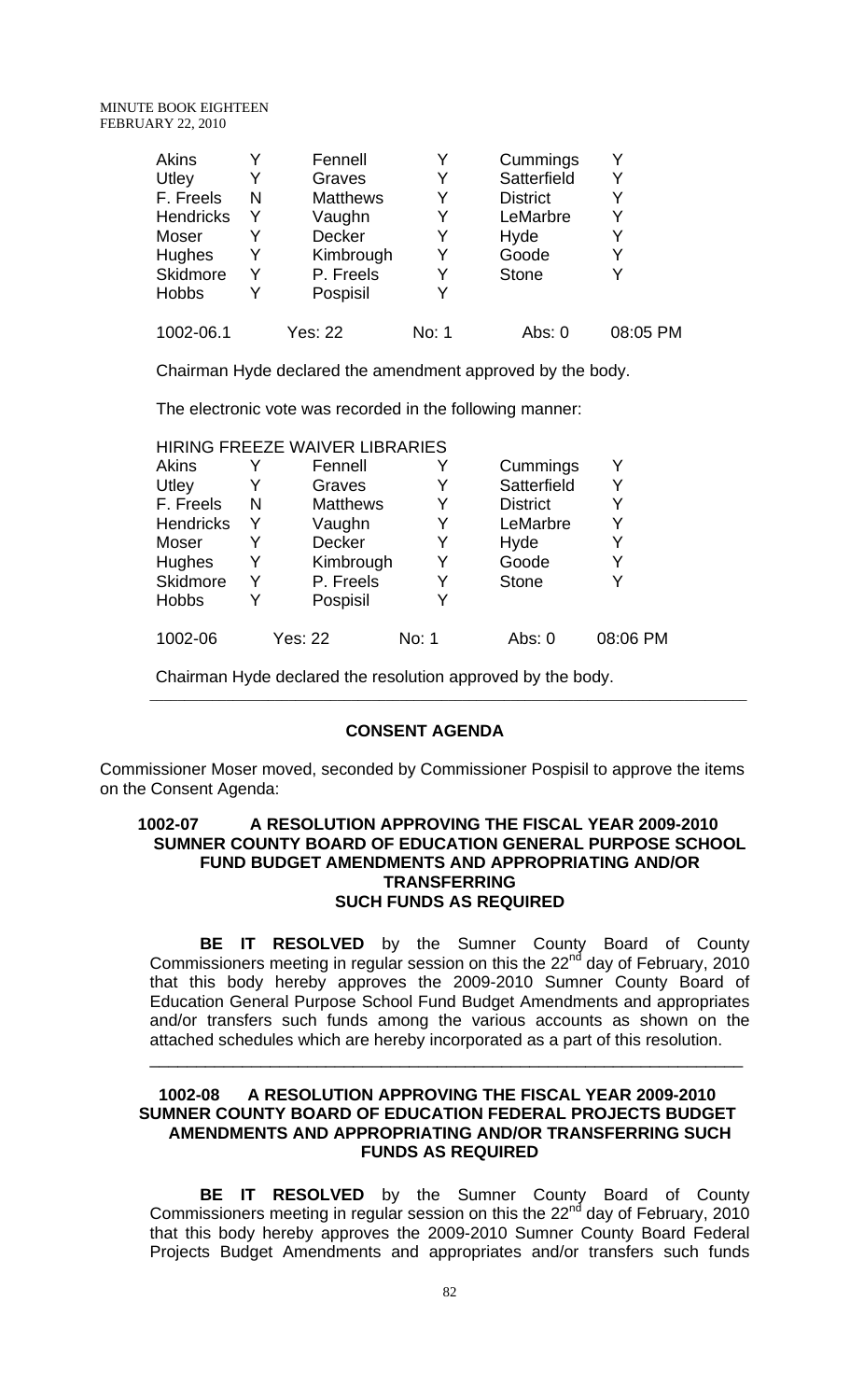among the various accounts as shown on the attached schedule which is hereby incorporated as a part of this resolution.

\_\_\_\_\_\_\_\_\_\_\_\_\_\_\_\_\_\_\_\_\_\_\_\_\_\_\_\_\_\_\_\_\_\_\_\_\_\_\_\_\_\_\_\_\_\_\_\_\_\_\_\_\_\_\_\_\_\_\_\_\_\_\_\_

## **1002-09 A RESOLUTION APPROPRIATING \$691.07 FROM THE PORTLAND LIBRARY FEES TO VARIOUS ACCOUNTS**

 **BE IT RESOLVED** by the Sumner County Board of County Commissioners meeting in regular session on this the  $22<sup>nd</sup>$  day of February, 2010, that this body hereby appropriates \$691.07 as pass-through funds from County General from the Portland Library Fees to Various Accounts as shown on the attached schedule.

# **1002-10 A RESOLUTION ALLOWING AN EXCEPTION TO THE COUNTY VACATION POLICY FOR RETIRING LIBRARIAN VIRGINIA DUFFET**

\_\_\_\_\_\_\_\_\_\_\_\_\_\_\_\_\_\_\_\_\_\_\_\_\_\_\_\_\_\_\_\_\_\_\_\_\_\_\_\_\_\_\_\_\_\_\_\_\_\_\_\_\_\_\_\_\_\_\_\_\_\_\_\_

**WHEREAS,** Hendersonville Librarian Virginia Duffet recently retired after giving over 40 years of service to the Sumner County library system; and

**WHEREAS,** vacation records and policy changes may have hindered the compilation and use of accumulated vacation by Mrs. Duffet; and

**WHEREAS,** even though the present records only indicate 10 accrued days, this body authorizes the payment of twenty-five (25) days of vacation pay to Mrs. Duffet from the 2009-2010 salary appropriations to the Hendersonville Library.

**THEREFORE, BE IT RESOLVED** by the Sumner County Board of County Commissioners meeting in regular session on this the  $22<sup>nd</sup>$  day of February, 2010 that this body does hereby sanction the payment of twenty-five (25) vacation days to Mrs. Duffet from 2009-2010 salary appropriations to the Hendersonville Library.

\_\_\_\_\_\_\_\_\_\_\_\_\_\_\_\_\_\_\_\_\_\_\_\_\_\_\_\_\_\_\_\_\_\_\_\_\_\_\_\_\_\_\_\_\_\_\_\_\_\_\_\_\_\_\_\_\_\_\_\_\_\_\_\_

#### **1002-11 A RESOLUTION APPROPRIATING \$1,840.00 AS PASS-THROUGH FUNDS FROM THE COUNTY GENERAL FUND TO THE OFFICE OF THE SHERIFF-ANIMAL CONTROL SPAY AND NEUTER PROGRAMS**

 **BE IT RESOLVED** by the Sumner County Board of County Commissioners meeting in regular session on this the  $22<sup>nd</sup>$  day of February, 2010 that this body does hereby appropriate \$1,840.00 as pass-through funds from the County General Fund to the Office of the Sheriff-Animal Control Spay and Neuter Programs.

**BE IT FURTHER RESOLVED** that the estimated Revenue Animal Control-Spay and Neuter Programs be increased by \$1,840.00 and the appropriation line item Sheriff Department-other cost-spay and neuter program be increased by \$1,840.00.

\_\_\_\_\_\_\_\_\_\_\_\_\_\_\_\_\_\_\_\_\_\_\_\_\_\_\_\_\_\_\_\_\_\_\_\_\_\_\_\_\_\_\_\_\_\_\_\_\_\_\_\_\_\_\_\_\_\_\_\_\_\_\_\_

## **1002-12 A RESOLUTION DECLARING VARIOUS ITEMS FROM THE SHERIFF'S DEPARTMENT FOR SURPLUS AND DONATING SAME TO THE PORTLAND POLICE DEPARTMENT**

 **BE IT RESOLVED** by the Sumner County Board of County Commissioners meeting in regular session on this the 22 $n^d$  day of February, 2010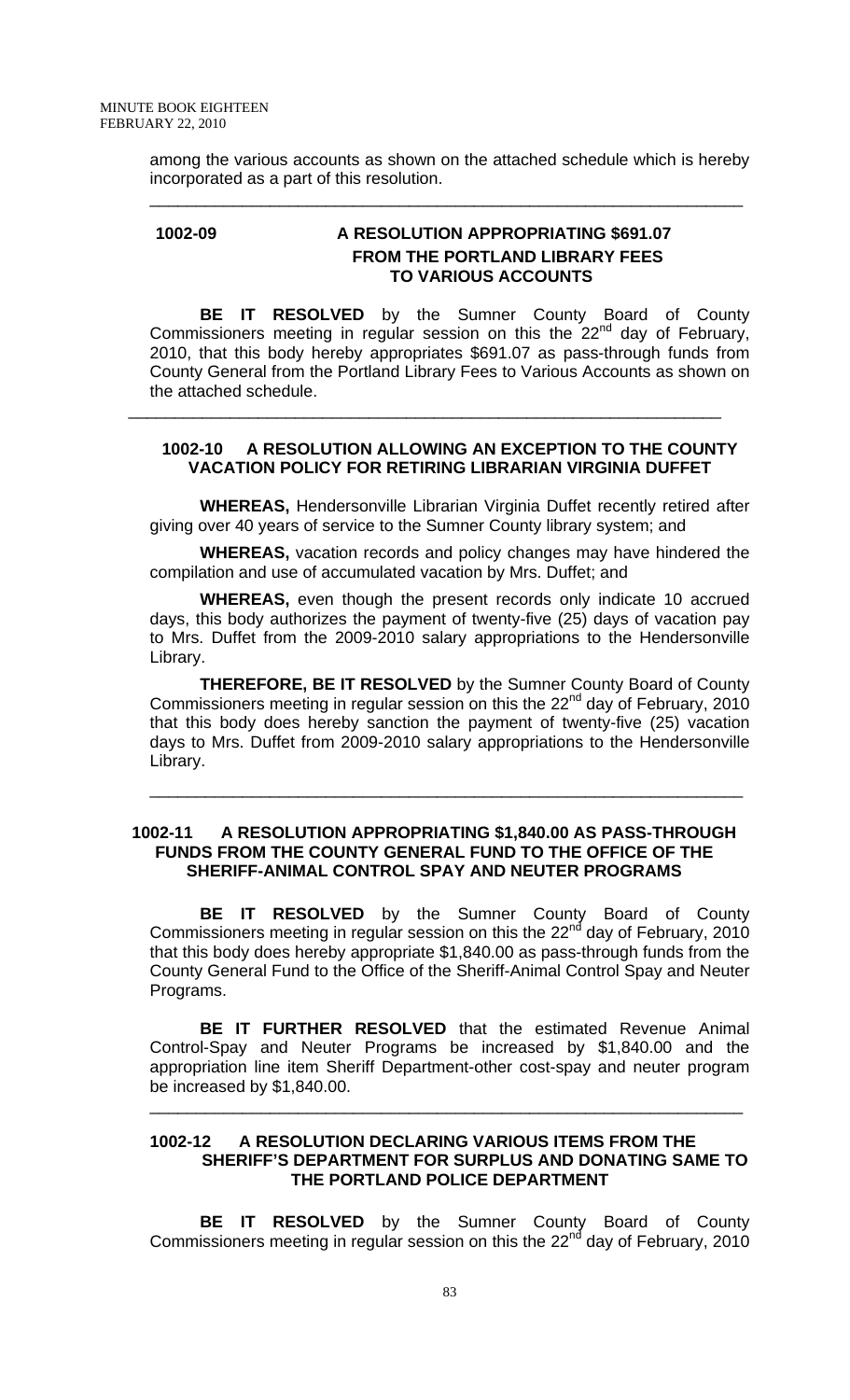that this body does hereby declare the items listed below as surplus and so donates these items to the Portland Police Department:

- 4 Ford Crown Vic Vehicle Light Bars (Tomar Light Bars s/n TO3-29, TO3-25, TO1-18 and TO4-38)
- 4 Ford Crown Vic Vehicle Security Screens
- 4 Ford Crown Vic Vehicle Console Units

**BE IT FURTHER RESOLVED** that given the nature of the items, disposal is the appropriate manner to discard of these items and such is directed pursuant to existing policies and procedures; and

\_\_\_\_\_\_\_\_\_\_\_\_\_\_\_\_\_\_\_\_\_\_\_\_\_\_\_\_\_\_\_\_\_\_\_\_\_\_\_\_\_\_\_\_\_\_\_\_\_\_\_\_\_\_\_\_\_\_\_\_\_\_\_\_

## **1002-13 RESOLUTION DECLARING VARIOUS BOOKS AS SURPLUS AND AUTHORIZING SALE OF SAME PURSUANT TO EXISITING POLICIES AND PROCEDURES FOR THE PORTLAND PUBLIC LIBRARY**

 **BE IT RESOLVED** by the Sumner County Board of County Commissioners meeting in regular session on this the  $22<sup>nd</sup>$  day of February, 2010 that this body does hereby declare various books from the Portland Public Library as surplus as shown on the attachments herewith; and

**BE IT FURTHER RESOLVED,** that the items shall be disposed of by the library pursuant to existing policies and procedures.

\_\_\_\_\_\_\_\_\_\_\_\_\_\_\_\_\_\_\_\_\_\_\_\_\_\_\_\_\_\_\_\_\_\_\_\_\_\_\_\_\_\_\_\_\_\_\_\_\_\_\_\_\_\_\_\_\_\_\_\_\_\_\_\_

## **1002-14 A RESOLUTION DECLARING VARIOUS OFFICE ITEMS AS SURPLUS AND AUTHORIZING SALE OF SAME PURSUANT TO EXISITING POLICIES AND PROCEDURES FOR THE PORTLAND PUBLIC LIBRARY**

 **BE IT RESOLVED** by the Sumner County Board of County Commissioners meeting in regular session on this the 22<sup>nd</sup> day of February, 2010 that this body does hereby declare various office items from the Portland Public Library as surplus as shown on the attachments herewith; and

**BE IT FURTHER RESOLVED,** that the sale of the same is authorized pursuant to existing policies and procedures. \_\_\_\_\_\_\_\_\_\_\_\_\_\_\_\_\_\_\_\_\_\_\_\_\_\_\_\_\_\_\_\_\_\_\_\_\_\_\_\_\_\_\_\_\_\_\_\_\_\_\_\_\_\_\_\_\_\_\_\_\_\_\_\_\_\_\_\_\_\_\_\_\_\_\_\_\_\_\_\_\_\_\_\_\_\_\_

#### **1002-15 A RESOLUTION DECLARING VARIOUS ITEMS FROM THE ELECTION OFFICE AS SURPLUS AND AUTHORIZING DISPOSAL OR SALE OF SAME PURSUANT TO EXISITING POLICIES AND PROCEDURES**

 **BE IT RESOLVED** by the Sumner County Board of County Commissioners meeting in regular session on this the 22 $<sup>nd</sup>$  day of February, 2010</sup> that this body does hereby declare the items from the Election Office as surplus as shown on the attachments; and

**BE IT FURTHER RESOLVED,** that the disposal or sale of the same is authorized pursuant to existing policies and procedures.

\_\_\_\_\_\_\_\_\_\_\_\_\_\_\_\_\_\_\_\_\_\_\_\_\_\_\_\_\_\_\_\_\_\_\_\_\_\_\_\_\_\_\_\_\_\_\_\_\_\_\_\_\_\_\_\_\_\_\_\_\_\_\_\_

#### **PROPERTY TAX REFUNDS**

The following property tax refunds were included on the Consent Agenda:

• Bandy, Timmy Wayne - \$55.57